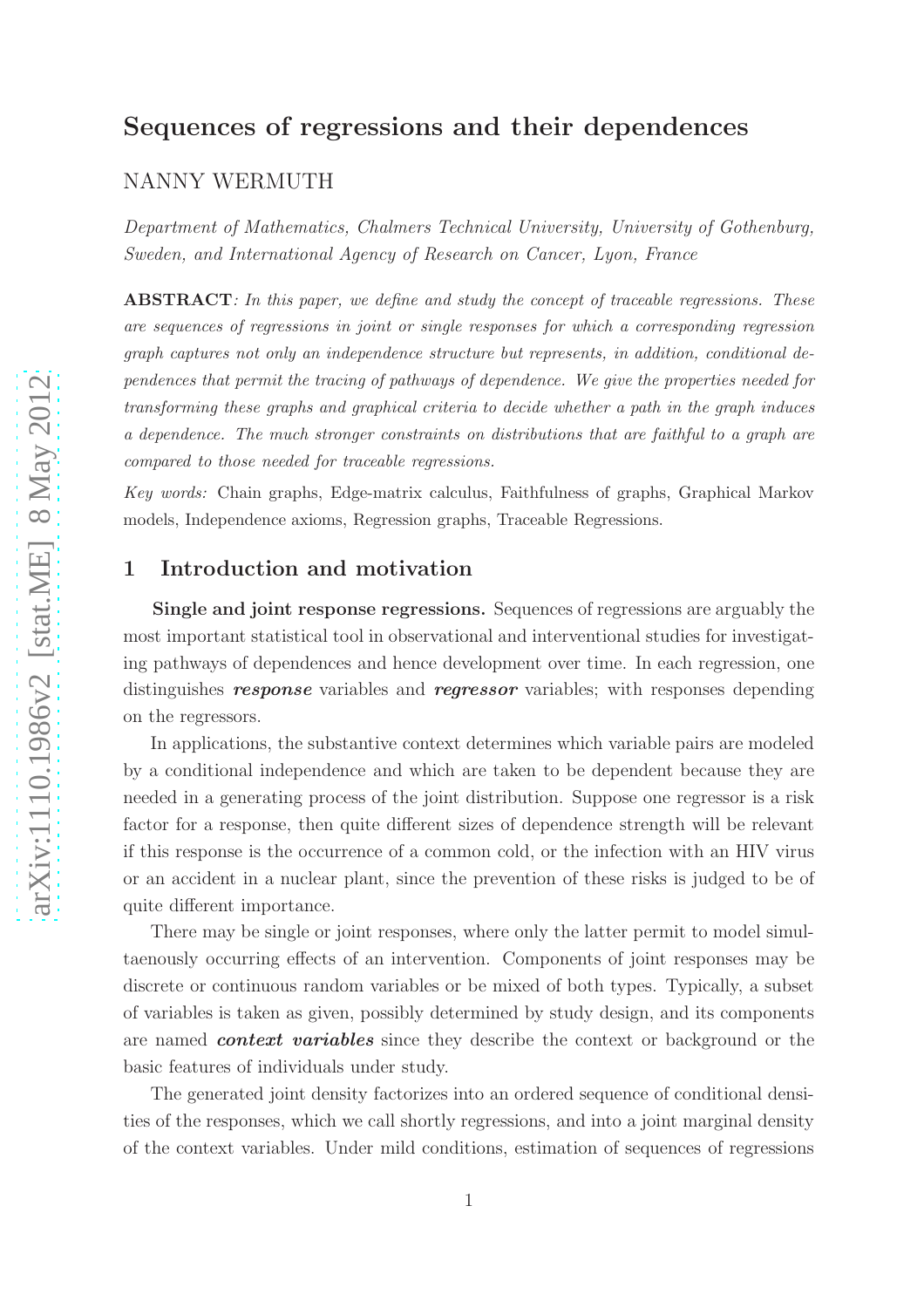can be decomposed into separate tasks for each response component of the factorization, using well-developed tools such as linear or logistic regressions or conditional Gaussian regressions, which permit joint responses to be mixed of discrete and continuous component variables; see Lauritzen and Wermuth (1989), Edwards and Lauritzen (2001). Tailored to the requirements in many specific situations, special results are available to estimate the form and parameters of univariate and joint conditional distributions.

However, many consequences of sequences of regressions can already be derived if one does not know or estimate the involved parameters but just uses an associated graph and properties of graph transformations. Relevant, important results concerning independences in sequences of regressions have been obtained only recently; see Sadeghi and Lauritzen (2012) and Wermuth and Sadeghi (2012). The additional properties needed to draw conclusions about induced dependences are set out in this paper.

Sequences of regressions are an essential part of longitudinal studies, named also cohort or panel studies in medical, economic and social science research. Prominent examples are the Framingham heart study, the European Community household panel or the Swiss HIV cohort study. By using regression graphs, it will become possible to simplify analyses and interpretations of sequences of regressions and to directly compare dependences arising in different types of sequences of regressions for the same set of variables, or in sequences of regressions for subsets of variables studied for subpopulations. The results in this paper prepare for these possibilities in applications.

Independences and dependences given by regression graphs. Sequences of univariate, that is of single-response regressions, have been represented by **directed** acyclic graphs. With regression graphs, directed acyclic graphs are extended by including two types of undirected graph, one for joint responses, the other for joint context variables. Nodes of the graph represent random variables. Distinct node pairs are coupled by at most one edge so that a regression graph is one type of what in graph theory are called *simple graphs*. Each missing edge of a regression graph corresponds to a conditional independence where the conditioning set depends on the type and position of the missing edge, the graph is therefore also one type of independence graph.

Properties or axioms for combining independence statements have been studied by Dawid (1979) and Pearl (1988). Their connections to graphs have been discussed and modified in information theory; see Studený (2005) and Lněnička and Matúš (2007). Different types of extensions have been proposed in the computer science literature; see Castillo et al. (1997), Flesch and Lucas (2007). But, for instance, by requiring a property called strong transitivity, one excludes even the whole family of regular joint Gaussian distributions. By contrast, this family forms a subclass of what we introduce here as traceable regressions.

The *independence structure* of a graph is the set all independence statements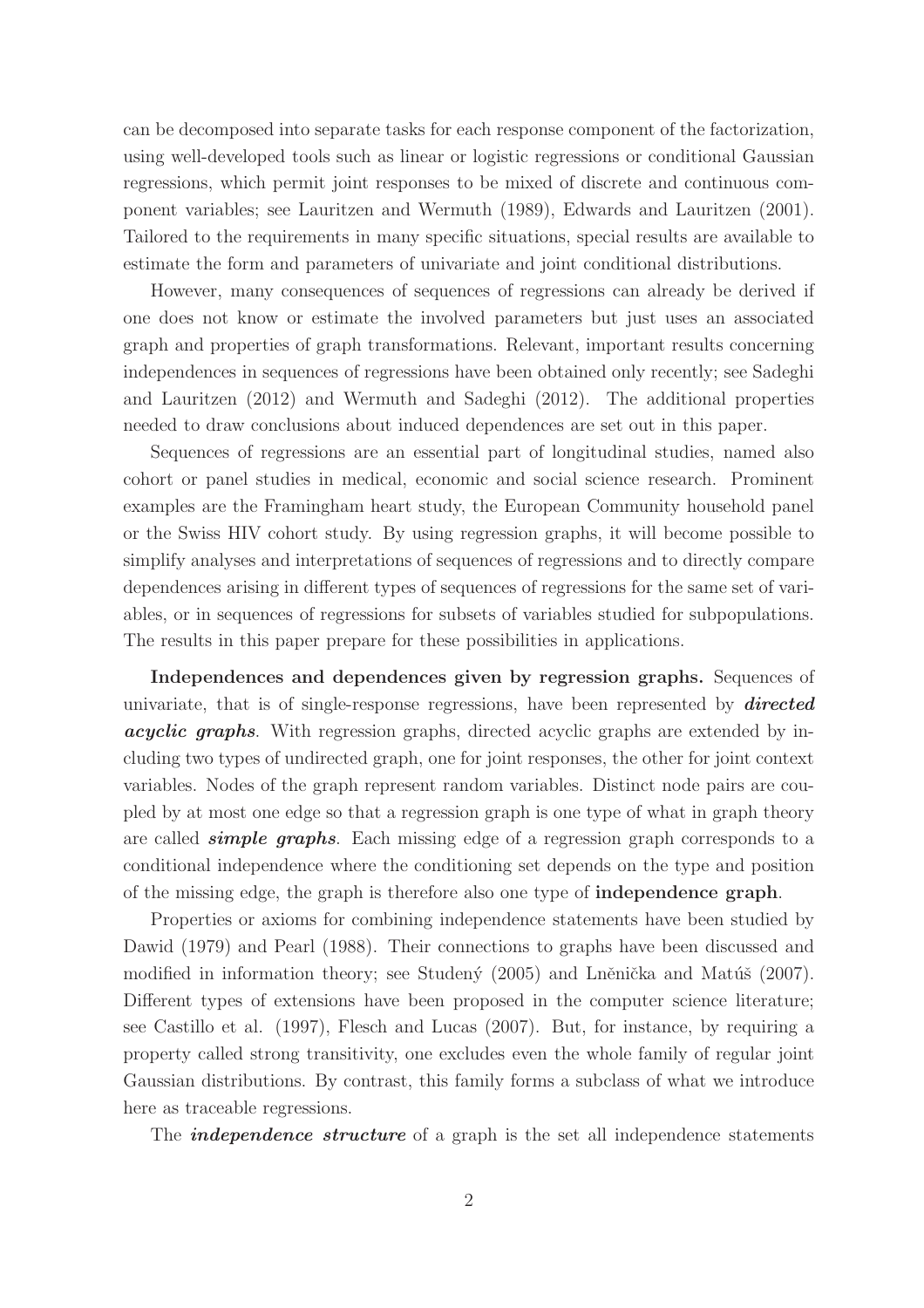implied by the graph. These are well-studied for regression graphs, but with important results obtained only recently. For instance, a proof by Sadeghi and Lauritzen  $(2012)$  implies equivalence of a **pairwise Markov property**, that is of the set of independences attached to the missing edges of a given regression graph, to the **global Markov property**, the criterion known to give all independence statements implied by the graph. For two regression graphs with identical node sets and with the same set of coupled node pairs but with different types of edge, there is a simple graphical criterion to decide whether the two graphs define nevertheless the same independence structure, that is whether they are **Markov equivalent**; see Wermuth and Sadeghi  $(2012)$ .

Tracing pathways of dependence. Much less is known about the dependence structures that can be captured by graphs. Since graphs do not distinguish between additive and interactive effects of regressor variables on responses, nor between linear and nonlinear types of dependences, it has been argued by Wermuth and Lauritzen  $(1989)$  that graphs may represent research hypotheses about dependent variable pairs needed to generate the joint distribution. For this, each edge present in the graph indicates a conditional dependence, where the conditioning set depends on the type and position of the edge present, while the form of the dependence is not specified.

For tracing pathways of dependences, dependence-inducing sequences of edges of different type are the focus of interest, while independences just lead to simplified strengthened interpretations of the relevant dependences. In this paper, we set out the properties of traceable regressions and show, in particular that these properties impose mild constraints on the types of generated distribution in contrasts with serious constraints required in general for faithful distributions. This notion was introduced by Spirtes, Scheines and Glymour (1993) for distributions in which all independence statements hold that are implied by a graph and no others.

Tracing pathways of dependence goes back to the geneticist Sewall Wright (1889– 1988), who introduced it in 1923 as **path analysis** for sequences of univariate linear regressions. He suggested to judge the goodness-of-fit of a research hypothesis, represented by a directed acyclic graph, by comparing observed correlations with those that are expected if the data had been generated over the graph. His rules for computing expected marginal correlations, trace all pathways that induce a dependence by marginalizing.

The extension of tracing pathways of dependences, when there is conditioning on variables in addition to marginalizing, became feasible after a first **separation cri**terion had been formulated by Pearl (1988) and proven by Geiger, Pearl and Verma (1990) to give the global Markov property of directed acyclic graphs. When separation fails then there is at least one path in the directed acyclic graph that may induce a dependence by marginalizing over one subset of variables and conditioning on another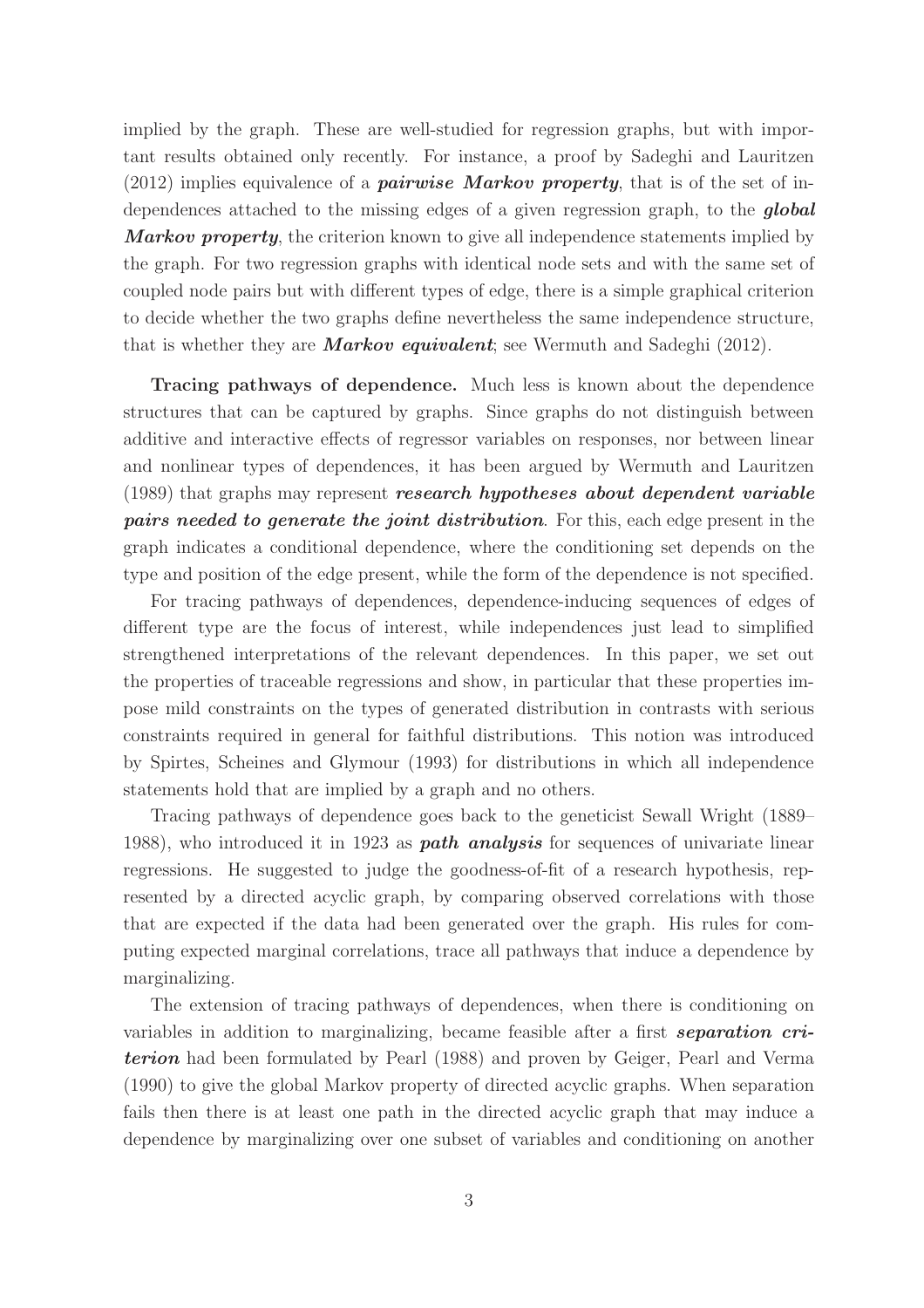set. Here, such a path is said to be edge-inducing since it leads to a transformed graph.

Structure of the paper. In Section 2, we introduce and discuss dependence base regression graphs and traceable regressions. Section 3 contains examples of tracing paths and of planning future follow-up studies on the same topic so that there are no paths distorting a generating dependence of interest. Small Gaussian families of distributions are used to illustrate independence properties of traceable regressions. In Section 4, several discrete families of distributions are given to show how the properties of traceable regressions can be violated. In Section 5, the known properties of an edge matrix calculus to transform graphs are collected first. These are used to derive new properties of transforming regression graphs and to distinguish traceable regressions from distributions that are faithful to regression graphs. A short discussion ends the paper.

### 2 Definitions and terminology

Some terminology for graphs. Most of the following definitions are standard or evocative and listed for completeness. A graph consist of a **node set**  $N = \{1, \ldots d_N\}$ and of edges that couple node pairs. In simple graphs, edges couple exclusively distinct node pairs by at most one edge so that the endpoints i and k of an  $ik$ -edge never coincide. For an *ik*-arrow,  $i \leftarrow k$ , node k is commonly named the **parent** of node i.

For a regression graph,  $G_{reg}^N$ , there is an ordered partitioning of the node set as  $N = (u, v)$  where u contains the response nodes, each having possibly several parent nodes and  $v$  contains context nodes, none of which has a parent node; see for instance Figure 1 below. There are three types of edge sets,  $E_{\nightharpoonup}$  for directed dependences of responses on their regressors,  $E_{-}$  for undirected dependences among components of a joint response, and  $E_{\perp}$  for undirected dependences among context variables.

An *ik-path* connects the *path endpoints* i and k by a sequence of edges. An ikpath can be an edge, otherwise it has **distinct inner nodes** such that each edge visits an inner node once. There is is an  $a$ -line path, if all its inner nodes are in subset a of N. A path of arrows is *direction-preserving* if all its arrows point in the same direction.

For a, b arbitrary disjoint subsets of N, one says there is a **path between b and a** if one endpoint is in a and the other endpoint is in b, while we say there is a **path from b** to a if the subsets are ordered as  $(a, b)$  that is if direction-preserving paths may start in b and point to a, but not vice-versa. In a direction-preserving  $ik$ -path, node k is named an **ancestor** of i and node i a **descendent** of  $k$ .

A subgraph, induced by a subset a of the node set N, consists of the nodes within a and of the edges present in the graph within a. A special type of induced subgraph, needed here, consists of three nodes and two edges. It is named a  $V\text{-}\text{configuration}$  or just a V. Thus, a three-node path forms a V if its induced subgraph has two edges.

In a *complete graph*, every node pair is coupled by an edge. In a *connected*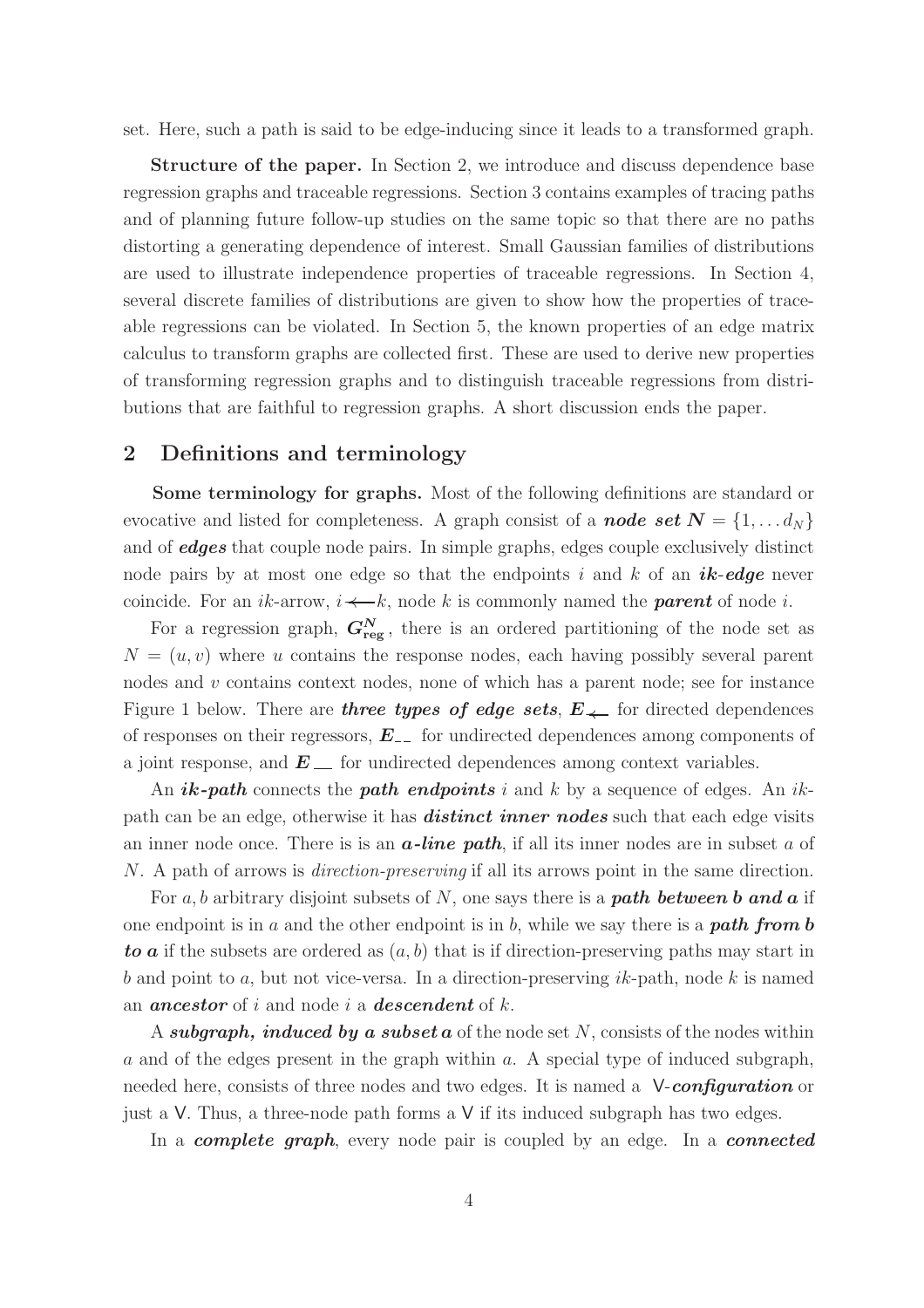subgraph, every node can be reached by a path. The **connected component** of a regression graph are the disjoint connected graphs that remain when all its arrows are removed. Nodes within a connected component are said to be *concurrent nodes*.

Generating sequences of regressions and graphs. We consider  $d_N$  random variables  $Y_i$ , which may be discrete or continuous or a mixture of both types. For a more formal definition of the measure spaces, asked for by a referee, see for instance Lauritzen and Wermuth (1989). The variables have labels in node set  $N$  and form a vector variable, denoted by  $Y_N$ . In the following, an element i of N is not distinguished from the singleton  $\{i\}$  and the union sign for combining subsets of N is often omitted.

For *i*, k a node pair and  $c \subset N \setminus \{i,k\}$ , we write  $i \perp k | c$  for  $Y_i, Y_k$  conditionally independent given  $Y_c$ . If such an independence constraint is satisfied by a density  $f_{ikc}$ ,

$$
i \perp \!\!\!\perp k|c \iff (f_{i|kc} = f_{i|c}) \iff f_{ik|c} = (f_{i|c}f_{k|c}).
$$

It has become common to say that a joint family of densities  $f_N$  can be **generated** over a chain graph if it factorizes according to a set ordering of the nodes, called a chain, and  $f_N$  satisfies all independences implied by the graph. Different types of chain graph and corresponding models for discrete variables are discussed by Drton (2009).

When independence structures are the focus of interest, one starts traditionally with the graph. Regression graphs in node set N have three types of edge sets,  $E_{\leftarrow}$ ,  $E_{\leftarrow}$ , and  $E$ . For a regression graph, denoted by  $G_{\text{reg}}^{N}$ , there is a split of the node set as  $N = (u, v)$ , so that concurrent response nodes are in u and concurrent context nodes in v, sets of ordered concurrent nodes are denoted by  $g_j$  for  $j = 1, \ldots, J$ . Subgraphs induced by any  $g_j$  are undirected. Undirected subgraphs induced by  $g_j$  within v have edges  $i \longrightarrow k$  and are commonly called *concentration graphs*. Undirected subgraphs induced by  $g_j$  within u have edges  $i---k$  and are called **covariance graphs**.

For  $g_j$  in u, nodes in  $g_{>j} = g_{j+1} \cup g_{j+2}, \ldots, \cup g_J$  are said to be in the **past of**  $g_j$ . Arrows may start from any node, except from those in  $g_1$ , but never point to a node in  $g_{>j}$ . With  $g_{>J} = \emptyset$ , the basic factorization of  $f_N$  generated over a regression graph is

<span id="page-4-0"></span>
$$
f_N = f_{u|v} f_v \text{ with } f_{u|v} = \prod_{j \in u} f_{g_j|g_{>j}} \text{ and } f_v = \prod_{j \in v} f_{g_j}.
$$
 (1)

Several orderings of  $g_i$  may give the same factorization as explained below for Figure 1.

Here, tracing of pathways is of main interest, hence we start instead with a stepwise generating process of  $f_N$  for which  $N = (u, v)$  and one ordering of  $g_j$  is fixed. In this process, the density of variables in  $g_J$  is generated first, the one of  $g_{J-1}$  given  $g_J$ next, up to the density of  $g_1$  given  $g_{>1}$ . Then, variable pairs needed to generate  $f_N$  give the edge set of  $G_{\text{reg}}^N$  with Definition 1 below and the factorization of equation [\(1\)](#page-4-0) results.

For a variable pair  $Y_i, Y_k$  needed in the generating process of  $f_N$ , we say it is conditionally dependent given  $Y_c$  for some  $c \subset N \setminus \{i,k\}$  and write  $i \uparrow k | c$  and a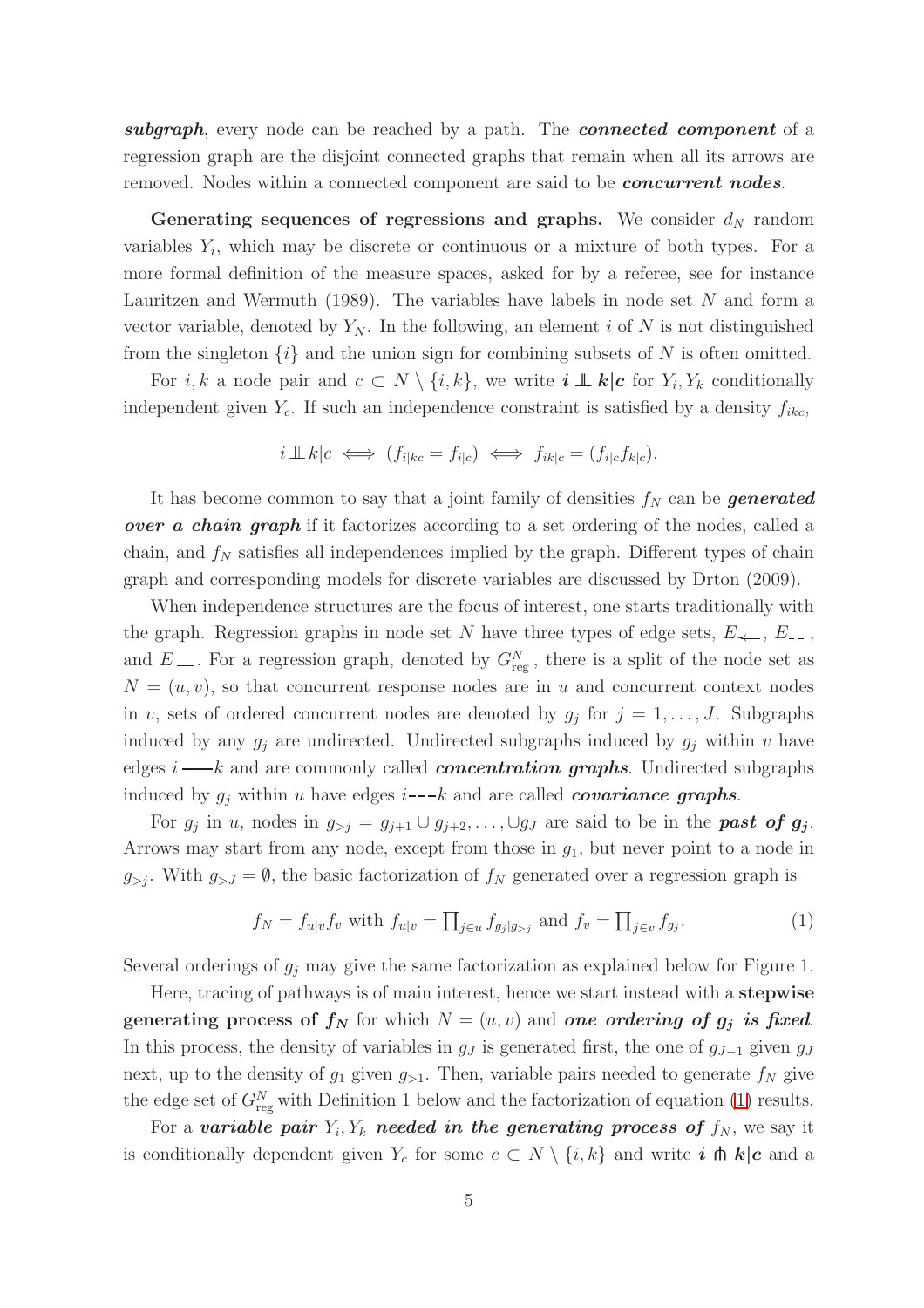graph is *edge-minimal* for a distribution generated over it, if every missing edge in the graph corresponds to a conditional independence statement and every edge present to a dependence. A family of densities  $f_N$  generated over an edge-minimal graph changes if any one edge is removed from the graph.

Definition 1. Defining pairwise dependences of  $G_{\text{reg}}^N$  *. An edge-minimal regression graph specifies with*  $g_1 < \cdots < g_J$  *a generating process for*  $f_N$ *, where the dependences* 

 $i$ --- $k$ :  $i \, \mathop{\pitchfork} k |g_{>j}$  *for*  $i, k$  *concurrent response nodes in*  $g_j$  *of*  $u$ , *i*  $\leftarrow$  *k* : *i* ⋔ *k*| $g_{>j} \setminus \{k\}$  *for response node i in*  $g_j$  *of u and node k in*  $g_{>j}$ , (2)  $i \longrightarrow k : i \pitchfork k |v \setminus \{i, k\}$  *for*  $i, k$  *concurrent context nodes in g<sub>j</sub> of v*,

*define the* edges present *in*  $G_{reg}^N$ . The meaning of each edge missing *in*  $G_{reg}^N$  results with the dependence sign  $\uparrow$  n *replaced by the independence sign*  $\perp$ .

Thus, for the given order of the components  $g_j$ , the graph implies for each variable pair  $i, k$  either conditional dependence or independence given the same type of conditioning set, with i---k for two response nodes, with  $i \leftarrow k$  for i a response node in  $g_i$ and k a node in the past of  $g_j$ , with  $i \longrightarrow k$  for two context nodes. Notice that except for context nodes, each pair of variables is exclusively conditioned on variables that are in the past of the  $g_i$  that contains node i. This permits to model simulateanously occurring effects of an intervention while this is not possible if the graph is directed acyclic or if it is another type of chain graph.

Different generating processes may lead to the same regression graph and hence to the same implied independence structure. Then, some components,  $g_j, g_{j+1}, \ldots, g_t$ , say of  $G_{\text{reg}}^N$ , have an interchangeable labeling because they induce disconnected undirected subgraphs. Such components are displayed in Figure [1](#page-6-0) within stacked boxes. In a connected  $G_{reg}^N$ , connected stacked components  $g_j, \ldots, g_t$  have the nodes in  $g_{>t}$  as their common past and nodes in  $g_{\leq j} = g_1 \cup g_2, \ldots, \bigcup g_{j-1}$  as their common future. For a generating process, one of the possibly many *compatible orderings* is fixed. In each, arrows point to response nodes in the common future but never to a node in the common past.

In Figure [1](#page-6-0) below,  $g_6$  and  $g_7$  are in v, all other connected components are in u. The order implied by the arrows in  $E_{\nless}$  of  $G_{\text{reg}}^N$  remains unchanged if, for instance, the two disconnected subgraphs induced by  $g_3$  and  $g_4$  are interchanged or if they are replaced by a single dashed-line complete graph in nodes  $\{4, 5, 6, 7\}$ .

Recall that connected components of  $G_{reg}^N$  are uniquely obtained as the connected subgraphs that remain after deleting all arrows from the regression graph and keeping the undirected edges and all nodes. Thus, for any given graph, it is not necessary to show stacked boxes, but they are sometimes included to reflect the first ordering, the prior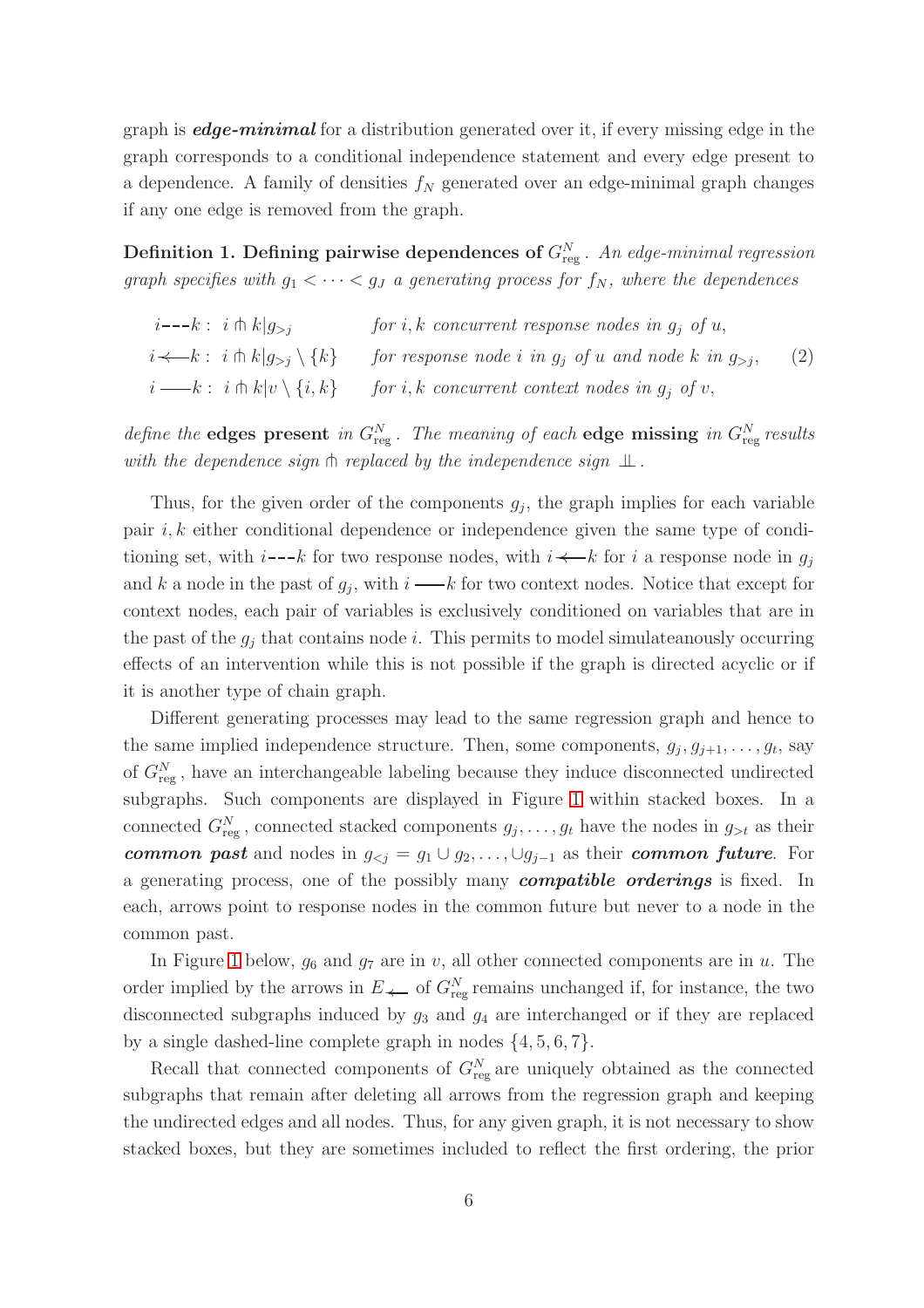knowledge about possibly joint responses and joint context variables. By convention, we number nodes and components  $g_j$  of  $G_{\text{reg}}^N$  first from top to bottom, then from left to right. In Figure [1,](#page-6-0)  $g_3 = \{4, 5, 6\}$  and  $g_8 = \{12, 13, 14\}$  contain three nodes, each of  $g_2$ and  $g_6$  contain two nodes, all others contain a single node.



<span id="page-6-0"></span>Figure 1: A regression graph in 14 nodes and node set partitioned into 8 connected components; single responses in  $g_1, g_4, g_5$  and joint responses in  $g_2, g_3, g_6$ ; context variables in  $g_7, g_8$ .

Single responses correspond in the statistical model to univariate regressions, joint responses to multivariate regressions, including the seemingly unrelated regressions of Zellner (1962). In Figure [1,](#page-6-0) seemingly unrelated regressions belong to the subgraphs induced by each of the three node sets  $\{2, 3, 5, 6\}, \{5, 6, 8, 9\}, \{9, 10, 13, 14\}$ .

General and special properties of probability distributions. For i, h, k single, distinct indices and  $a, b, c, d$  disjoint subsets of index set N, where only d may be empty, there are the common independence properties  $(i)$  to  $(iv)$  which are satisfied by all probability distributions. The discussed properties  $(v)$  to  $(viii)$  constrain distributions, but they permit the use of just the graph to derive different types of consequences for families of distributions  $f_N$  generated over  $G_{\text{reg}}^N$ .

- (i) symmetry:  $a \perp b \mid c \iff b \perp a \mid c$ ,
- (ii) contraction:  $(a \perp b|cd$  and  $b \perp c|d) \iff ac \perp b|d$ ,
- (iii) decomposition:  $a \perp\!\!\!\perp bc | d \implies (a \perp\!\!\!\perp b | d \text{ and } a \perp\!\!\!\perp c | d),$
- (iv) weak union:  $a \perp\!\!\!\perp bc | d \implies (a \perp\!\!\!\perp b | cd \text{ and } a \perp\!\!\!\perp c | bd).$

Joint distributions, for which the reverse implications of (*iii*) and of (*iv*) hold, have as additional properties, respectively,

(v) composition:  $(a \perp b | d \text{ and } a \perp c | d) \implies a \perp b c | d$ ,

(vi) intersection:  $(a \perp \!\!\!\perp b|cd$  and  $a \perp \!\!\!\perp c|bd) \implies a \perp \!\!\!\perp bc|d$ .

Properties  $(v)$  and  $(vi)$  are needed to derive the independence structure implied by  $G_{\text{reg}}^N$ . Two further types of properties are to be considered for tracing pathways of dependence,

(vii) set transitivity:  $(a \perp b | d \text{ and } a \perp b | cd) \implies (a \perp c | d \text{ or } b \perp c | d)$ , or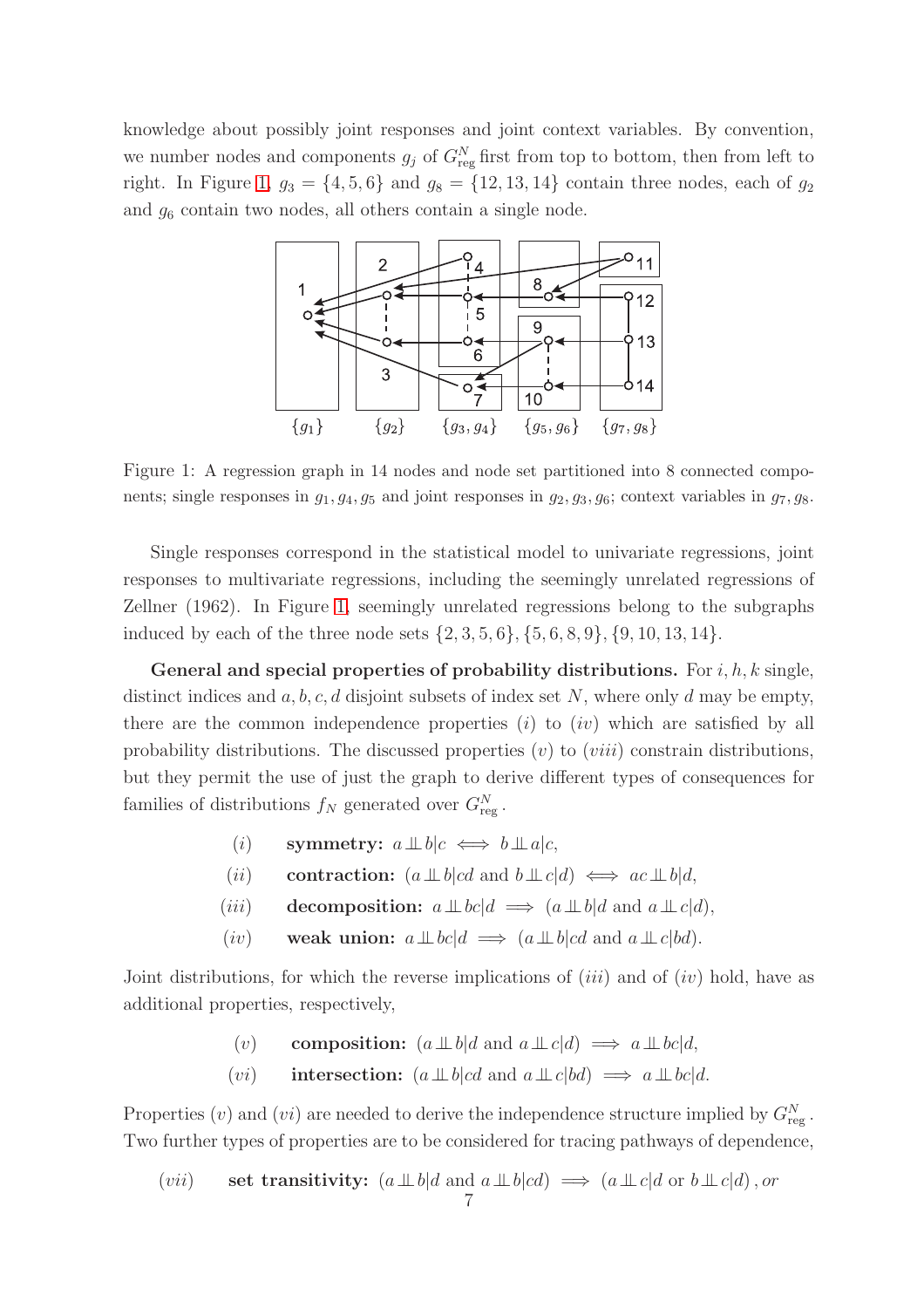#### (viii) singleton transitivity:  $(i \perp k | d \text{ and } i \perp k | hd) \implies (i \perp h | d \text{ or } k \perp h | d).$

Thus, distributions that satisfy set transitivity are also singleton-transitive, since  $c$  may contain only one element. Singleton transitivity requires for a conditional independence of  $Y_i, Y_k$  given  $Y_d$  and given  $Y_h, Y_d$  to hold both, there has to be at least one additional independence given  $Y_c$  involving  $Y_h$ , the additional variable in the conditioning set. It is unfortunate that, in the literature, the term weak transitivity has sometimes been used for property  $(vii)$  and sometimes for  $(viii)$ .

We shall show that set transitivity,  $(vii)$ , is used in addition to  $(i)$  to  $(vi)$  in transformations of  $G_{reg}^N$  by which no edge of the starting graph gets removed and by which an edge criterion for the global Markov property is obtained, while only singleton transitivity,  $(viii)$ , is needed in addition to (i) to  $(vi)$  to decide with a given edge-minimal  $G_{\text{reg}}^N$ , whether a path is inducing a dependence for its path endpoints or not.

Singleton transitivity is a feature of what we define below as traceable regressions. So far, it had been known to be common to all positive binary distributions where, for instance, for  $(1 \uparrow 2$  and  $1 \uparrow 3)$  either  $2 \perp 3$  can hold or  $2 \perp 3$ |1 but not both; see Simpson (1951). It also holds in all regular Gaussian distributions; see for instance Studený  $(2005)$ , Corollary 2.5 in Section 2.3.6.

On the other hand, set transitivity imposes stronger constraints on any specific distribution; see for instance the discussion of Figure 1 for trivariate binary distributions in Wermuth, Marchetti and Cox (2009)It also excludes some regular Gaussian families of distribution such as the following.

A regular Gaussian family violating set transitivity. For  $N = (u, v)$ , let  $Y_u$ and  $Y_v$  be mean-centered vector variables with a joint Gaussian distribution. Let them have equal dimension,  $dim$ , the components of  $Y_u$  and of  $Y_u$  be mutually independent and all elements in the covariance matrix  $cov(Y_u, Y_v) = \Sigma_{uv}$  be nonzero, then every component of  $Y_u$  is dependent on every component in  $Y_v$  and

$$
cov(Y_u) = \Sigma_{uu}
$$
 diagonal,  $cov(Y_v) = \Sigma_{vv}$  diagonal.

Let further the components of  $Y_v$  have equal variances  $\omega > 1$  and the equal variances of the components  $Y_u$  be  $\kappa > \omega + 1$ . Whenever in the described situation  $\Sigma_{uv}$  is orthogonal, the joint covariance matrix is invertible so that the joint distribution is regular and the marginal independences carry over to conditional independences so that also

 $cov(Y_u|Y_v) = \sum_{uu|v}$  diagonal,  $cov(Y_v|Y_u) = \sum_{wu|u}$  diagonal.

Set transitivity is always violated, for a split  $v = (a, b)$ ,  $c = \{1, \ldots, dim\}$  and  $d = \emptyset$ . This family extends the example in equation (8) of Cox and Wermuth (1993).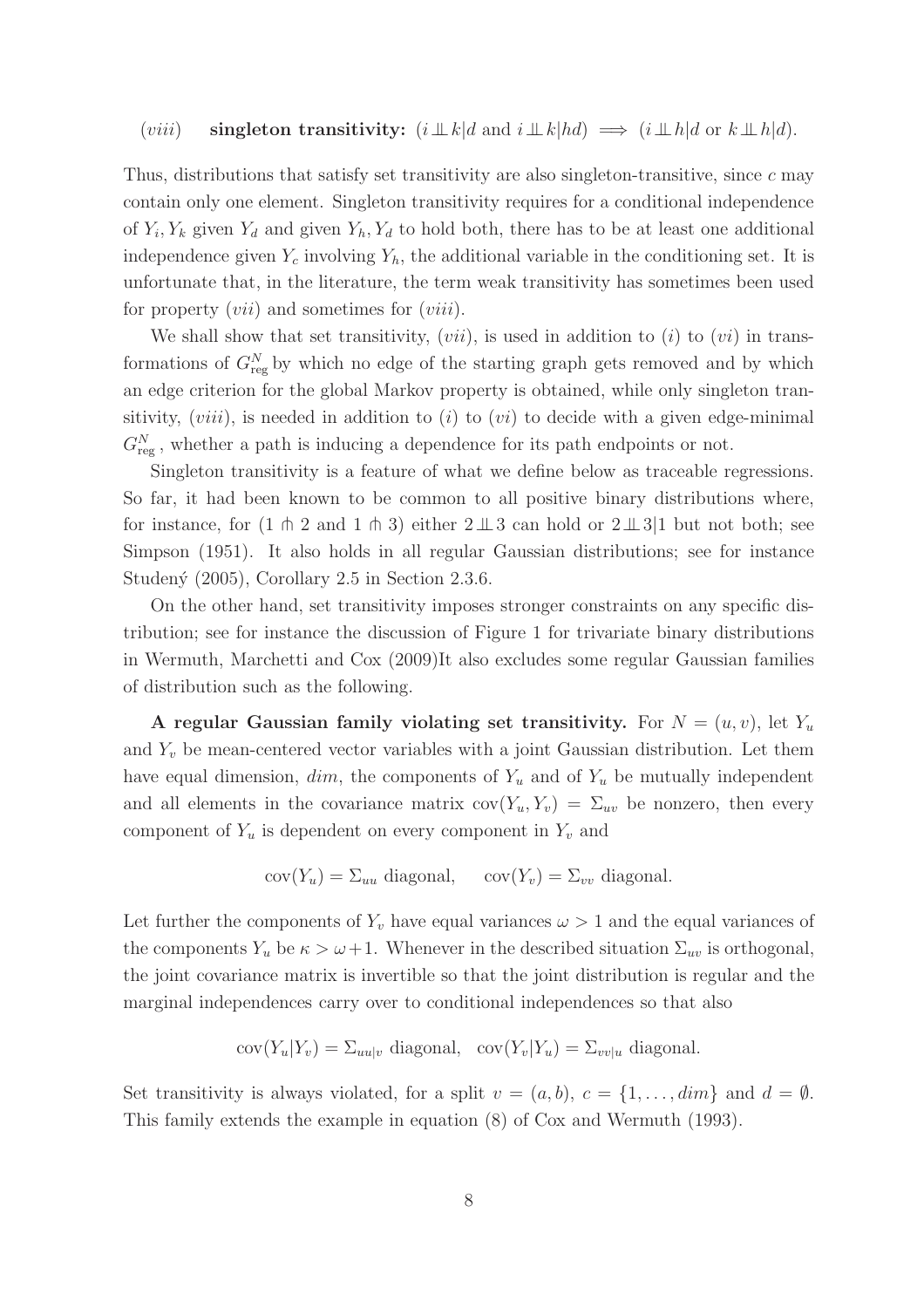Some important properties of  $G_{\text{reg}}^N$  and  $f_N$ . Two basic types of Vs in  $G_{\text{reg}}^N$  need to be distinguished. There are **collision**  $\forall s$ :

 $i$ --- $\circ \leftarrow k, \quad i \rightarrow \circ \leftarrow k, \quad i \leftarrow -\circ \circ -\circ k,$ 

and transmitting Vs:

 $i \leftarrow o \leftarrow k, \quad i \leftarrow o \leftarrow k, \quad i \leftarrow o \leftarrow k, \quad i \leftarrow o \leftarrow k.$ 

Recall that two different graphs in the same node set are Markov equivalent if they define nevertheless the same independence structure, that is the set of all independences implied by the graph. The skeleton of a graph consists of its nodes and its set of edges, irrespective of the type of edge. It results by replacing each edge present by a full line.

Lemma 1. Markov equivalence*.* (Wermuth and Sadeghi, 2012). *Two regression graphs with the same skeleton are Markov equivalent if and only if their sets of collision* V*s are identical.*

A more compact characterization of the pairwise independences in Definition 1 is based on the notion of anterior paths. Recall first that with  $N = (u, v)$ , there are only undirected full-line paths within  $v$  and there are only arrows pointing from  $v$  to  $u$ . An **anterior ik-path** is either a descendant-ancestor ik-path, or a context nodes ik-path, or a descendant-ancestor  $iq$ -path with a context-nodes  $qk$ -path attached to it,

$$
i \leftarrow \underbrace{\overbrace{\circ \leftarrow \circ, \dots, \circ \leftarrow q}_{\text{anteriors of } i} - \circ, \dots, \circ -k}_{\text{anteriors of } i}.
$$

We denote the joint set of anteriors of nodes i, k by  $\text{ant}_{ik} = \{\text{ant}_i \cup \text{ant}_k\} \setminus \{i, k\}.$ Similarly, for any subset c of N, the anterior set of nodes within c is denoted by ant<sub>c</sub>.

The intersection  $(v_i)$  and the composition property  $(v)$  are needed for Lemmas 2 and 3. By using them, the independences attached to the missing edges of  $G_{reg}^N$  in Definition 1 reduce to the more compact statements  $i \perp k |$ ant<sub>ik</sub> and this leads to the definition of an active path in  $G_{\text{reg}}^N$  due to Sadeghi (2009) for a more general class of graphs.

Let  $\{a, b, c, m\}$  partition N, where c denotes a conditioning set of interest for a, b and m the set of nodes to be ignored that is to be marginalized over. Only c, m or both may be empty sets. A *path in*  $G_{\text{reg}}^N$  *is active given c* if of its inner nodes, every collision node is in  $c \cup ant_c$  and every transmitting node is in m. For graph transformation, such a path is also said to be *edge-inducing*.

Lemma 2. Global Markov property of  $G_{reg}^N$ . (Sadeghi, 2009). *The regression*  $graph\ G_{\text{reg}}^N$  *implies*  $a \perp\!\!\!\perp b | c$  *if and only if there is no active path in*  $G_{\text{reg}}^N$  *between* a *and b given* c*.*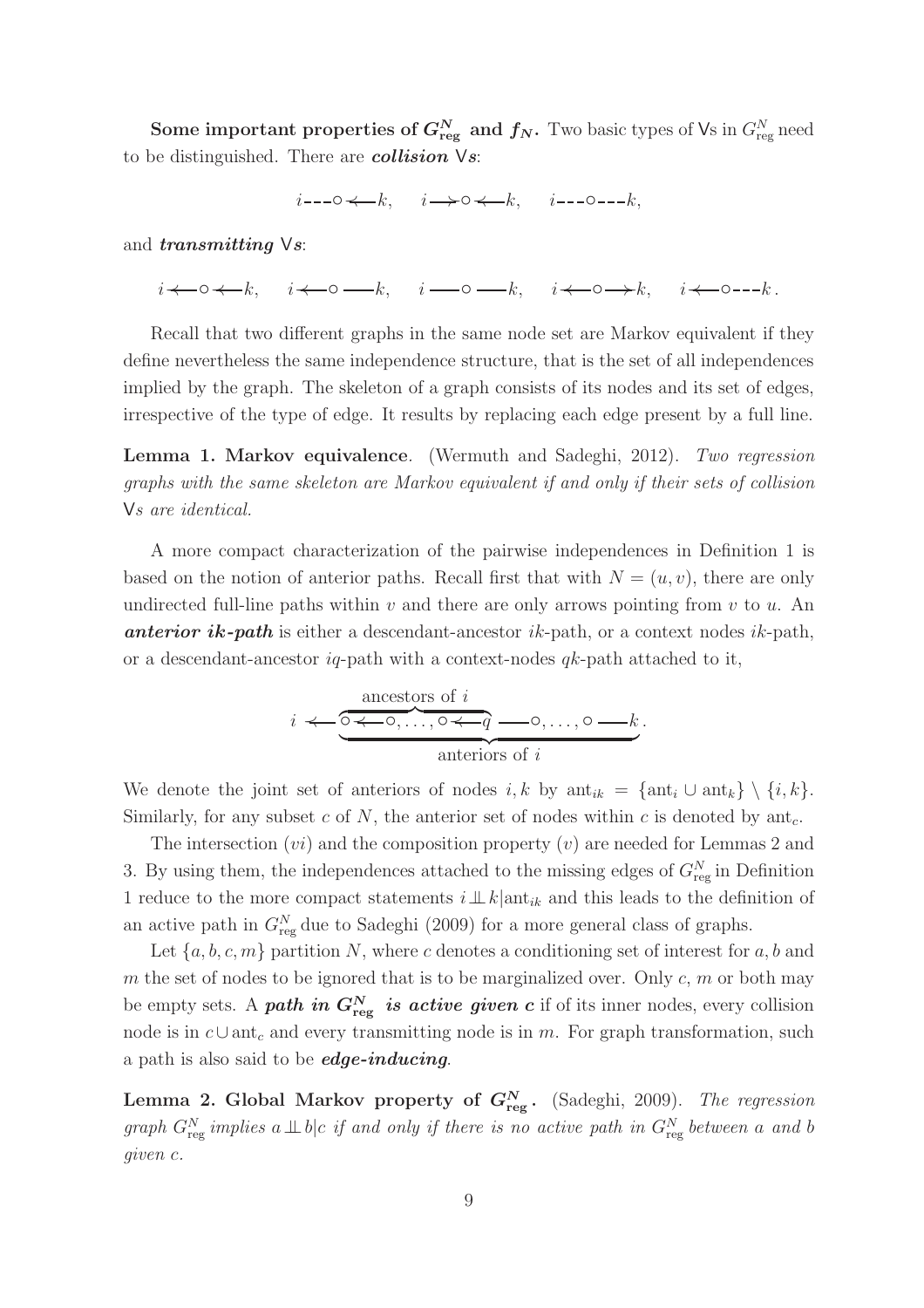Lemma 3. Equivalence of the pairwise and the global Markov property*.* (Sadeghi and Lauritzen, 2012). The independence structure of  $G_{\text{reg}}^N$  is equivalently de*fined by its lists of the three types of missing edges and by its global Markov property.*

To make Vs dependence inducing, we take an edge-minimal regression graph for  $f_N$ , assume properties (i) to (vi) and, in addition property (viii), that is singleton transitivity. We then say  $G_{\text{reg}}^N$  is a **dependence base** for  $f_N$  since the implications of this type of graph can be derived with respect to both independences and dependences. We note first that by enumeration in Definition 1, the inner node of each collision V is excluded from the defining conditioning set for its endpoints, while the inner node of each transmitting V is included in it. This observation is generalized with Lemma 4.

**Lemma 4.** The conditioning set of any independence statement implied by  $G_{\text{reg}}^N$  for the *endpoints of any of its* V*s, includes the inner node if it is a transmitting* V *and excludes the inner node if it is collision* V *.*

 $\Box$ 

*Proof.* The statement results directly with Lemma 2.

Let now a V in a dependence base  $G_{reg}^N$  have endpoints  $i, k$  and inner node o. Then by Definition 1 und Lemma 4, there is at least one c with  $c \subseteq N \setminus \{i, k, o\}$  such that  $i \perp k | c$  is implied if  $(i, o, k)$  is a collision V and  $i \perp k | oc$  if  $(i, o, k)$  is a transmitting V.

Proposition 1. Dependence inducing Vs*. For* (i, o, k) *any* V *of a dependence base*  $G_{\text{reg}}^N$  and each  $c \subseteq N \setminus \{i, k, o\}$  such that this regression graph implies one of  $i \perp\!\!\!\perp k | c$  or i ⊥⊥ k|oc*, the following two equivalent statements hold:*

\n- \n
$$
(i, o, k)
$$
 forms a collision  $\mathsf{V} \iff (i \perp k | c \implies i \pitchfork k | oc),$ \n
\n- \n $(i, o, k)$  forms a transmitting  $\mathsf{V} \iff (i \perp k | oc \implies i \pitchfork k | c).$ \n
\n

*Proof.* For  $c = \emptyset$ , collision Vs are Markov equivalent and transmitting Vs are Markov equivalent by Lemma 1. By edge-minimality, both edges of any V indicate conditional dependence for pairs i,o and k,o and by Definition 1,  $i \perp k$  holds for an inner collision node and  $i \perp k$  of or an inner transmitting node. Including the inner node of a collision V into the conditioning set, or excluding the inner node of a transmitting V from the conditioning set, generates an active path by Lemma 2. Such a path induces a dependence unless singleton transitivity is violated which contradicts an assumption. Similarly for  $c \neq \emptyset$ , an independence is implied by  $G_{reg}^N$  if there is no active path between i and k given c by Lemma 4, but an active path is generated just as for  $c = \emptyset$ .  $\Box$ 

We can now define sequences of regressions that permit the tracing of pathways of dependence for  $f_N$  when  $a, b, c, d$  denote disjoint subsets of N and only d may be empty.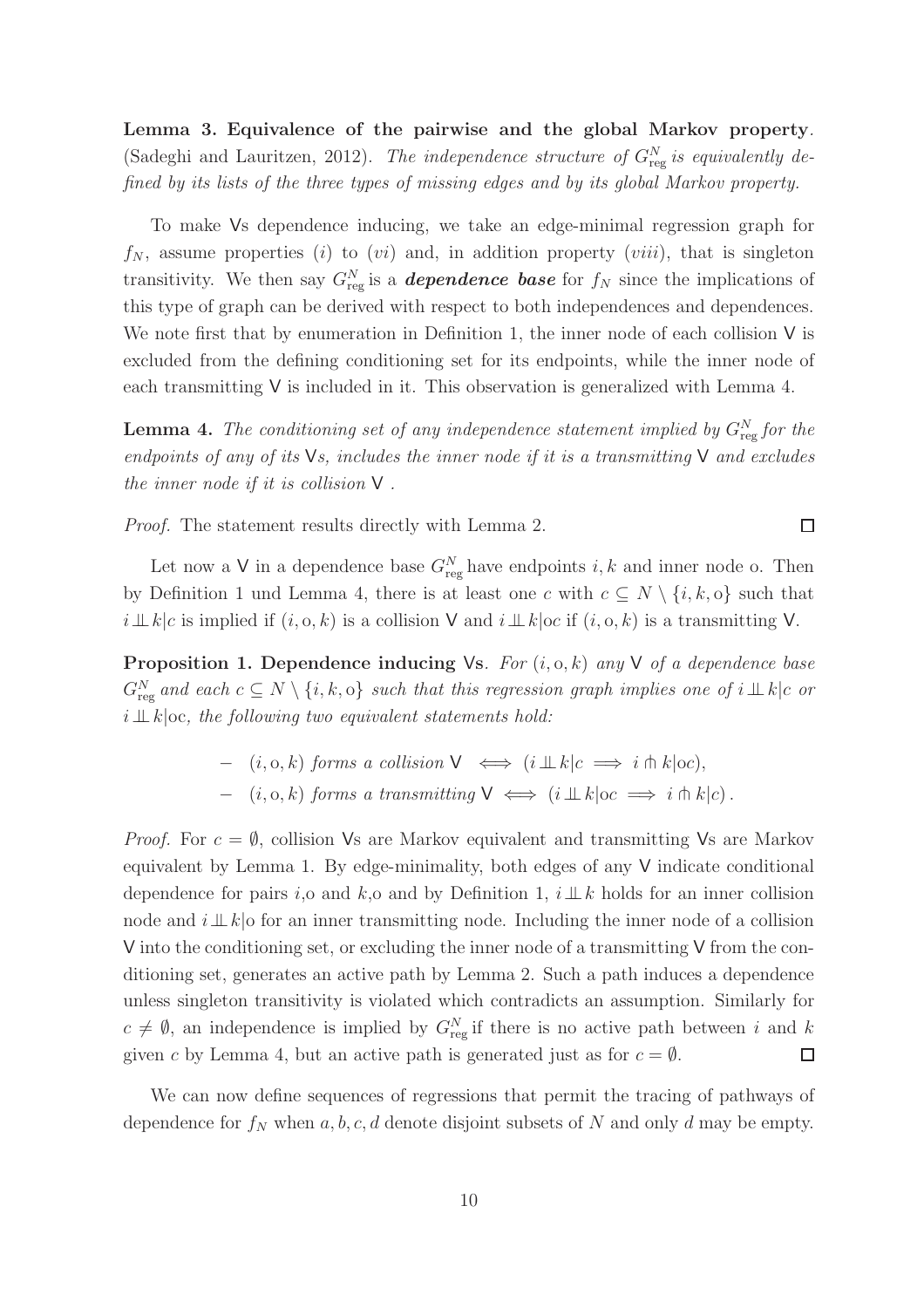**Definition 2. Traceable regressions.** We say  $f_N$  results from traceable regressions if

- *1. it could have been generated over a dependence base regression graph,*  $G_{\text{reg}}^{N}$ ,
- 2. it has three equivalent decompositions of the joint independence b ⊥<sub>ac</sub>|d

 $(i)(b \perp a|cd \text{ and } b \perp \perp c|d), \quad (ii)(b \perp a|d \text{ and } b \perp \perp c|d), \quad (iii)(b \perp a|cd \text{ and } b \perp \perp c|ad),$ 

3. dependence-inducing  $V$ 's of  $G_{reg}^N$  are also dependence-inducing for  $f_N$ .

Decompositions  $(i)$  to  $(iii)$  in Definition 2 combine the previously discussed properties (ii) to (vi). Symmetry of independences, that is property (i), holds trivially as in all probability distributions. Undirected edges correspond to symmetric dependence statements. For each arrow  $i \leftarrow k$  in  $G_{reg}^N$ , symmetry of dependence holds only in the following weak sense. From Definition 1 for i in  $g_j$ , there is some  $c \subseteq g_{>j} \setminus k$  with  $f_{i|kc} \neq f_{i|c}$  used in the generating process. Then, for  $Y_k$  regressed instead on  $Y_i, Y_c$ , also  $f_{k|ic} \neq f_{k|c}.$ 

Notice that traceable regression behave like regular Gaussian families generated over an edge-minimal  $G_{\text{reg}}^N$ . Therefore, for traceable regressions, a violation of set transitivity can occur only when there are at least two paths connecting the same node pair; see the family of regular Gaussian distributions given above that violates set transitivity and for further examples Wermuth and Cox (1998). We call these special types of parametric constellations **path cancellations** as they result for a pair  $i, k$  after combining dependences induced by active ik-paths in such a way that the joint contributions of all paths cancel.

## 3 Applications and illustrations of traceable regressions

Tracing paths. Whenever a pathway of dependence is traced in terms of a graph, one uses implicitly that every edge present is a strong enough dependence to be of interest in the given substantive context and that every  $V$  along a path is dependence-inducing for its endpoints, since otherwise, no dependence is implied for the path endpoints.

Figure [2](#page-11-0) shows a well-fitting regression graph for nine features observed for patients. The regression graph represents a research hypothesis on the sets of regressors needed for each response to generate the joint distribution. In this example, we use data of Kappesser (1997) on 201 chronic pain patients, where variable descriptions and detailed statistical analyses are given in Wermuth and Sadeghi (2012), not in this paper.

The graph does not contain any information on the types of the dependence, but supplemented by estimates for the dependences, one can use the graph to interpret pathways of dependences. For instance the path  $Y, Z_a, A, B$  leads, together with the parameters estimated with linear and logistic models, to the following interpretations.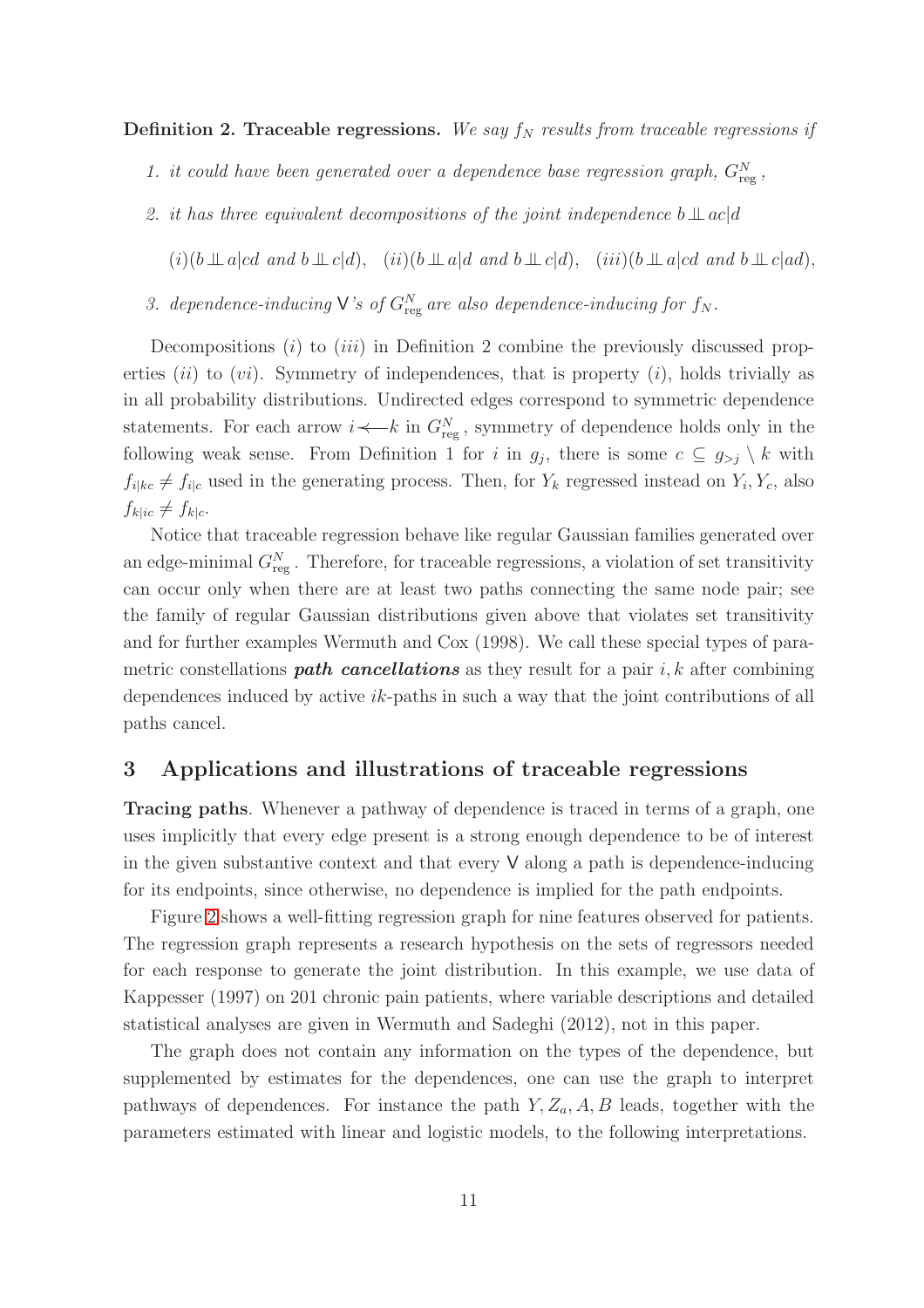

<span id="page-11-0"></span>Figure 2: Regression graph, well compatible with the data and resulting from statistical analyses. Binary variables are indicated by dots, variables treated as continuous by circles.

Patients with a higher level of formal schooling are more likely to have head or neck pain than back pain. For patients with head or neck pain, the intensity of pain is better reduced after treatment than for the back pain patients. For lower pain intensity scores after treatment, treatment is the more successful the lower the pain intensity. For higher pain intensity scores after treatment, there are no systematic changes in Y .

The graphs in Figure [3](#page-11-1) are consequences of the generating graph in Figure [2.](#page-11-0) Figure [3a](#page-11-1)) implies that site of pain, A, would show a direct effect on Y if the two symptoms of chronic pain before and after treatment were either not measured or just omitted from the list of potentially important regressors. Similarly, chronicity of pain,  $U$ , would show a direct effect on Y if, in addition, site of pain, A, is omitted in [3b](#page-11-1)).



<span id="page-11-1"></span>Figure 3: The graph of Figure [2](#page-11-0) transformed, preserving the original ordering for the remaining variables by a) marginalizing over symptoms before and after treatment,  $X_a$ ,  $Z_a$ ,  $Z_b$ ,  $X_b$ ; b) marginalizing over symptoms before and after treatment and, in addition, over site of pain, A.

To derive and interpret transformed graphs well, such as those in Figure [3,](#page-11-1) and more complex graphs involving both marginalizing and conditioning, one needs to know the general properties of transforming regression graphs and realize that in general, induced dependences may not be reflected in significant statistical test results, in particular for small sample sizes or weak dependences attached to edges in the generating graph.

Planning future follow-up studies. To show how tracing of active paths may lead to an improved planning of follow-up studies, we use the generating process, represented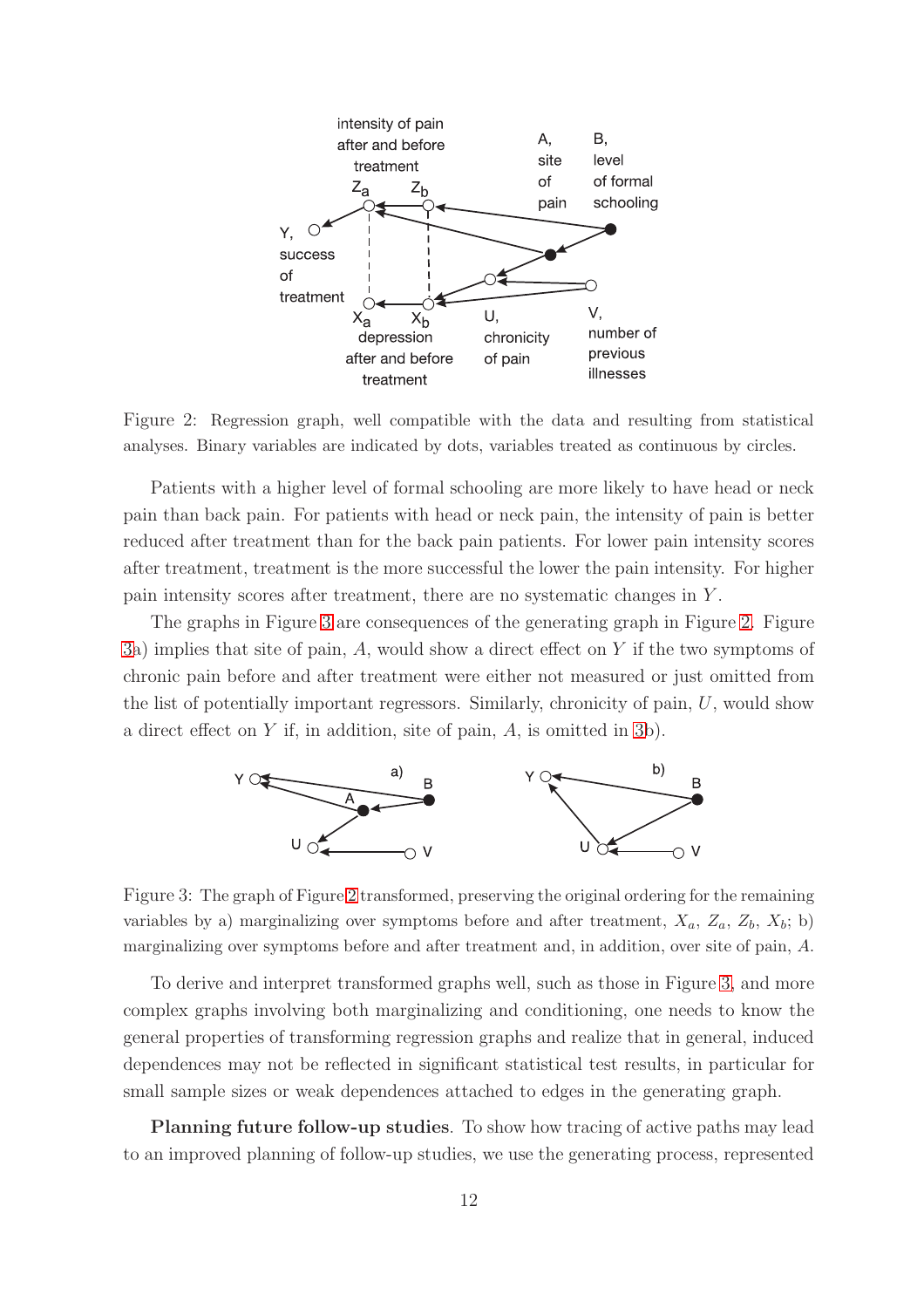by the graph in Figure [3,](#page-11-1) adapted from Robins and Wasserman (1997), and assume that all those dependences are strong that correspond to edges present in the graph.



Figure 4: Generating process in five variables, missing edge for  $(T_p, U)$  due to full randomized allocation of individuals to treatments, and missing edges for  $(T_r, U)$  and  $(T_r, T_p)$  due to randomization conditionally on A; U expected to be unobserved in a follow-up study.

Suppose that in the planned study, it will be possible to observe all variables of Figure 4 except for U, because the tools needed to diagnose the health status,  $U$ , before treatment will not be available. Marginalizing over  $U$  is indicated in Figure 4 by a crossed out node,  $\cancel{\phi}$ . Then U is excluded from any conditioning set for Y, the main response of interest. In general, whenever no active path is generated, one may proceed safely with estimating an effect, a dependence of main interest, in the follow-up study.

With U unobserved, the dependence of Y on the past treatment  $T_p$  will always be modified, since by excluding also the intermediate outcome,  $A$ , and recent treatment,  $T_r$ from the list of regressors, one generates the active path  $Y, T_r, A, T_p$ , while by including either  $T_r$  or A or both as regressors for Y, one generates the active path  $Y, U, A, T_p$ ; see Lemma 2. The former is an example of an overall effect deviating from a conditional effect and the latter is an *example of indirect confounding*.

If on the other hand, the dependences of Y on the recent treatment,  $T_r$ , is of main interest, then  $T_p$  is a common ancestor and the path  $Y, T_p, A, T_r$  becomes active by marginalizing over the inner nodes; an example of direct confounding. But no active path is generated between Y and  $T_r$  when A and  $T_p$  are regressors in addition to  $T_r$ , so that the conditional dependence of Y on  $T_r$  given  $A, T_p$  can be estimated.

Even though it may in principle be possible to recover the generating dependence given some distributional assumptions; see e.g. Wermuth and Cox (2008), one needs to obtain very precise estimates to make any correction worthwhile since poorly estimated parameters may also lead to bad corrections.

Both types of confounding can also be detected using graphical criteria on transformed graphs in reduced node sets, named summary graphs; see Wermuth (2011). For constructing summary graphs by removing repeatedly single nodes, one needs to take into account that any given node can be a collision node on one path and a transition node on another path. This contrasts with the graph transformations in this paper,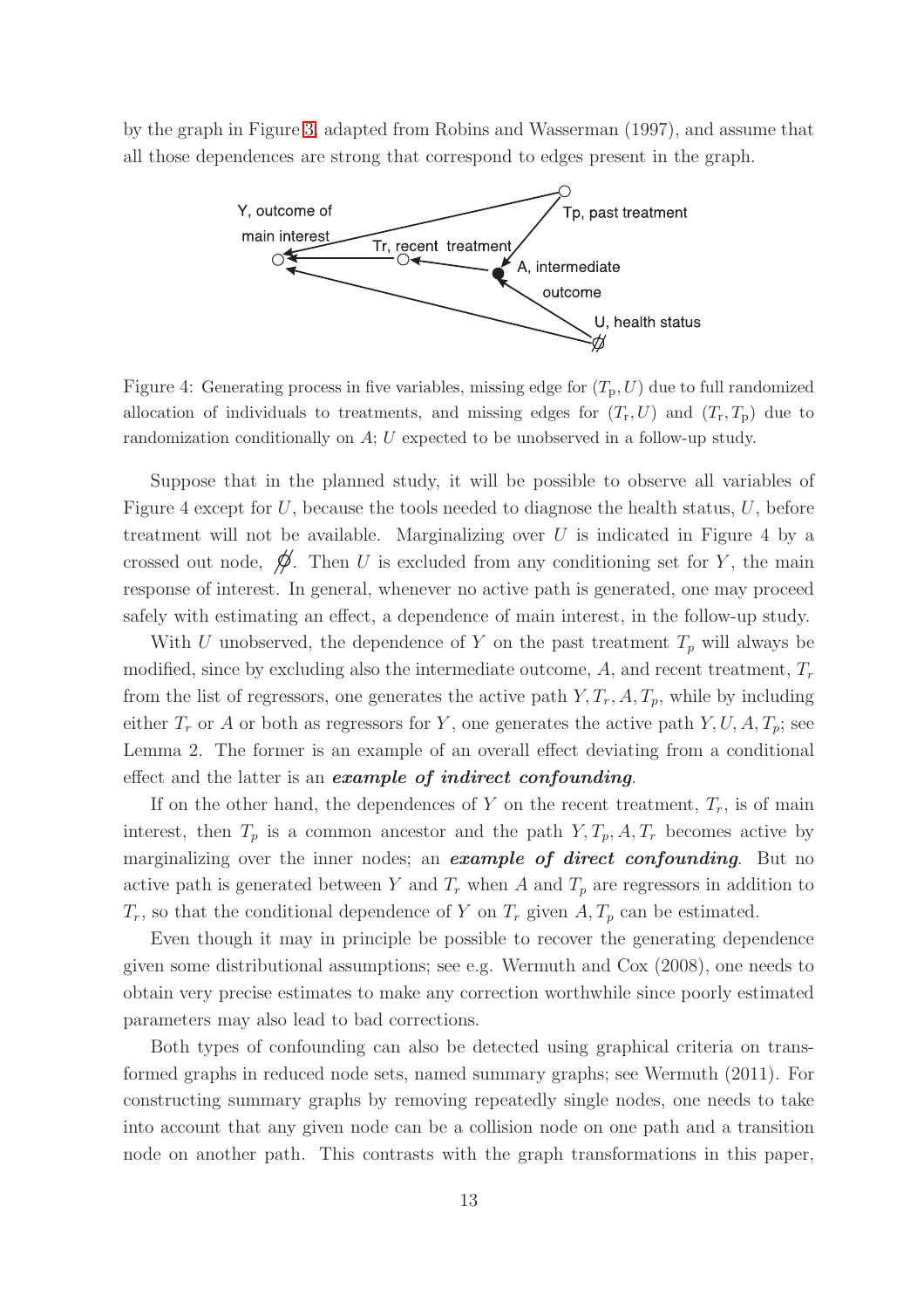where different types of active paths are closed in sequence.

Examples of small Gaussian regression graph models. We illustrate next the intersection and the composition property by describing two different types of complete regression graphs in three nodes and the associated saturated models in the special case of regular families of Gaussian distributions for variables standardized to have zero mean and unit variance. Parameters are attached to the edges of the graphs. Example I shows that the intersection property is implicitly used with backward selections of important regressors in multiple regressions and Example II how the composition property is relevant for selecting important regressors in multivariate regressions.

Example I: a complete single response graph with two context variables. The following complete graph in nodes 1, 2, 3



defines implicitly for standardized Gaussian variables,  $Y_1, Y_2, Y_3$  three nonzero parameters measuring dependence in

$$
E(Y_1|Y_2, Y_3) = \alpha Y_2 + \delta Y_3
$$
  $E(Y_2Y_3) = \rho_{23}$   $\sigma^{23.1} = -\rho_{23}/(1-\rho_{23}^2)$ ,

where  $\rho_{23}$  denotes the marginal correlation of  $Y_2, Y_3$  and  $\sigma^{23.1}$  the concentration in their bivariate distribution, that is after marginalizing over  $Y_1$ . For this complete graph,  $\alpha \neq 0$  means  $1 \uparrow 12 | 3, \delta \neq 0$  means  $1 \uparrow 3 | 2, \text{ and } \sigma^{23.1} \neq 0$  means  $2 \uparrow 3$ . With  $\alpha = \delta = 0$ , one requires  $1 \perp 2$ |3 and  $1 \perp 3$ |2 and removes the 12-edge and the 13-edge from the complete graph so that node 1 remains isolated from  $2 \rightarrow 3$ . For the resulting graph, the seemingly obvious interpretation  $1 \perp (2, 3)$  requires the intersection property.

Example II: a complete joint response graph with a single regressor. The following complete graph



defines for standardized Gaussian variables three non-vanishing parameters,  $\beta$ ,  $\gamma$ ,  $\sigma_{12|3}$ , in

$$
E(Y_1|Y_3) = \beta Y_3 \quad E(Y_2|Y_3) = \gamma Y_3 \quad \text{cov}(Y_1Y_2|Y_3) = \sigma_{12|3}.
$$

Here,  $\sigma_{12|3} \neq 0$  means 1  $\uparrow$  2|3,  $\beta \neq 0$  means 1  $\uparrow$  3, and  $\gamma \neq 0$  means 2  $\uparrow$  3. With  $\beta = \gamma = 0$ , one requires  $1 \perp 1$  and  $2 \perp 1$  and removes the 13-edge and the 23-edge from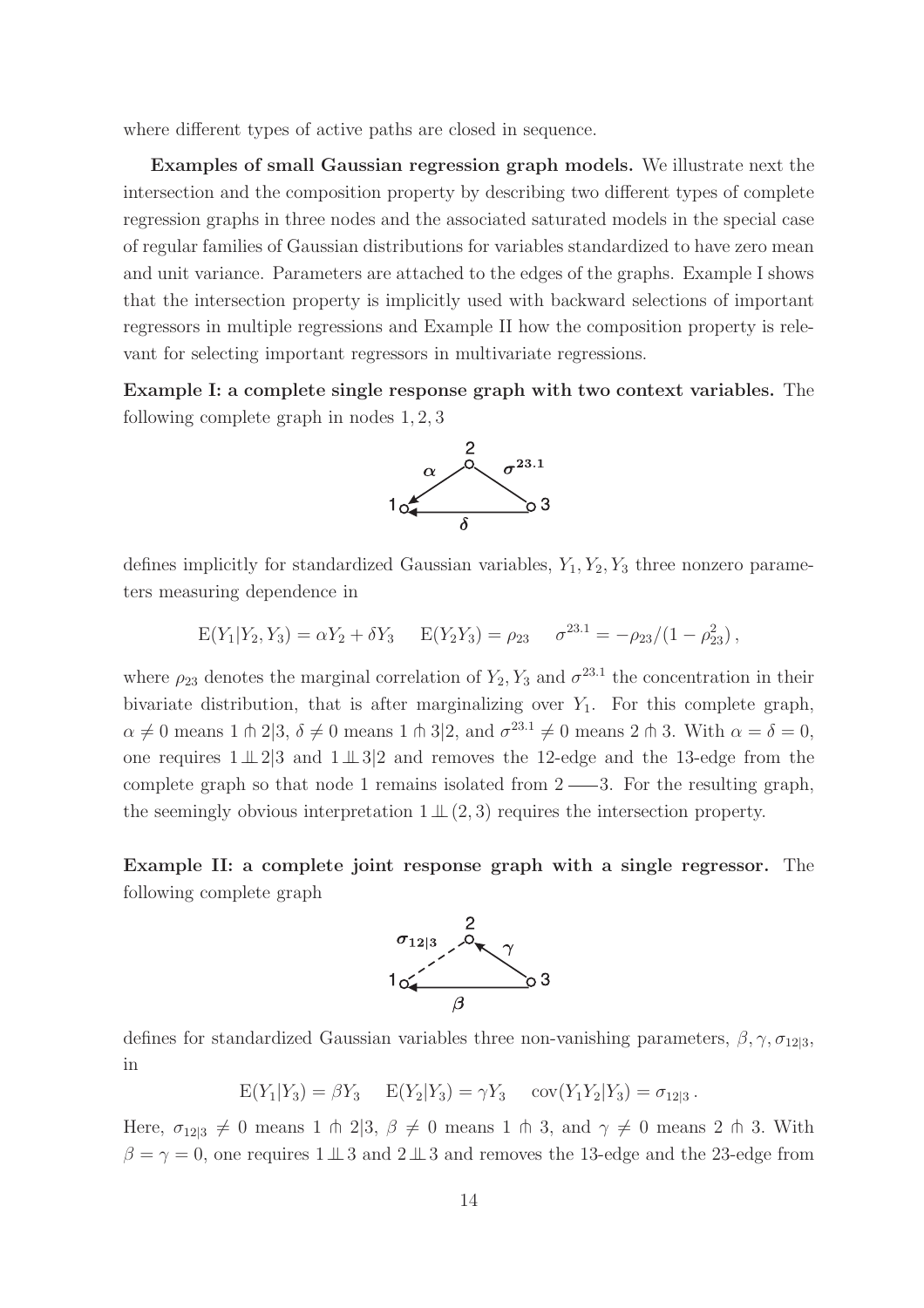the complete graph so that node 3 remains isolated from  $1--2$ . For the resulting graph, the interpretation  $(1, 2) \perp \!\!\! \perp 3$  requires the composition property.

Standard properties for combining independences. Properties  $(ii)$  to  $(iv)$ that are common to all probability distributions with a given density, are illustrated next by using the directed acyclic graphs in the three ordered nodes  $(1, 2, 3)$  shown in Figure [5,](#page-14-0) again for standardized Gaussian distributions.

Example III: a complete directed acyclic graph. The complete graph in nodes 1, 2, 3 of Figure [5a](#page-14-0)) gives for standardized Gaussian variables three nonzero parameters,  $\alpha, \delta, \gamma$ , measuring dependence in

$$
E(Y_1|Y_2, Y_3) = \alpha Y_2 + \delta Y_3, \quad E(Y_2|Y_3) = \gamma Y_3, \quad E(Y_3) = 0,
$$

where  $\alpha \neq 0$  means  $1 \oplus 2 \mid 3, \delta \neq 0$  means  $1 \oplus 3 \mid 2, \delta \neq 0$  means  $2 \oplus 3$ .



<span id="page-14-0"></span>Figure 5: Directed acyclic graphs in 3 nodes with parameters in standardized Gaussian distributions attached to the edges; a) the complete graph, b) the graph implying  $1 \perp 2|3$ , c) the graph implying  $2 \perp\!\!\!\perp (1,3)$ .

The interpretation of  $\delta$  changes to  $\delta \neq 0$  means  $1 \uparrow \delta 3$  in Figure 5b) where  $1 \perp 2 \uparrow 3$  is implied by the graph. This reflects that a different family of distributions is generated when the 12-edge is removed. The graphs define implicitly the factorizations of  $f_N$  in equation [\(1\)](#page-4-0), respectively, as

$$
f_{123} = f_{1|23} f_{2|3} f_3
$$
,  $(f_{123} = f_{1|3} f_{2|3} f_3) \implies 1 \perp 2 | 3$ ,  $(f_{123} = f_{1|3} f_2 f_3) \implies 2 \perp 1 (1, 3)$ .

The factorization of a joint density as specified with a complete directed acyclic graph is formally always possible. Independence constraints imposed in sequence on two consecutive factors of  $f_{123}$  generated as in Figure [5a](#page-14-0)), such as  $1 \perp 2/3$  constraining  $f_{1|23} = f_{1|3}$  changes the triangle in the graph of Figure [5a](#page-14-0)) to a V in Figure [5b](#page-14-0)) and 2  $\perp$  3 constraining  $f_{2|3} = f_2$  creates next an isolated node 2 and 1  $\leftarrow$  3, in Figure [5c](#page-14-0)).

The removal of the two arrows gives one direction of the contraction property, starting from the factorization to Figure [5c](#page-14-0)) gives the other direction. Given the factorization of any density to Figure [5c](#page-14-0)), marginalizing over  $Y_3$  leaves  $f_{12} = f_1 f_2$  and marginalizing over  $Y_1$  gives directly  $f_{23} = f_2 f_3$  that is decomposition, while conditioning on  $Y_2, Y_3$ leaves directly  $f_{1|23} = f_{1|3}$  and conditioning on  $Y_1, Y_2$  gives  $f_{3|12} = f_{3|1}$  that is weak union. Also in more complex situations, these three properties,  $(ii)$ ,  $(iii)$ ,  $(iv)$ , common to all probability distributions, can be derived by transforming factorized densities.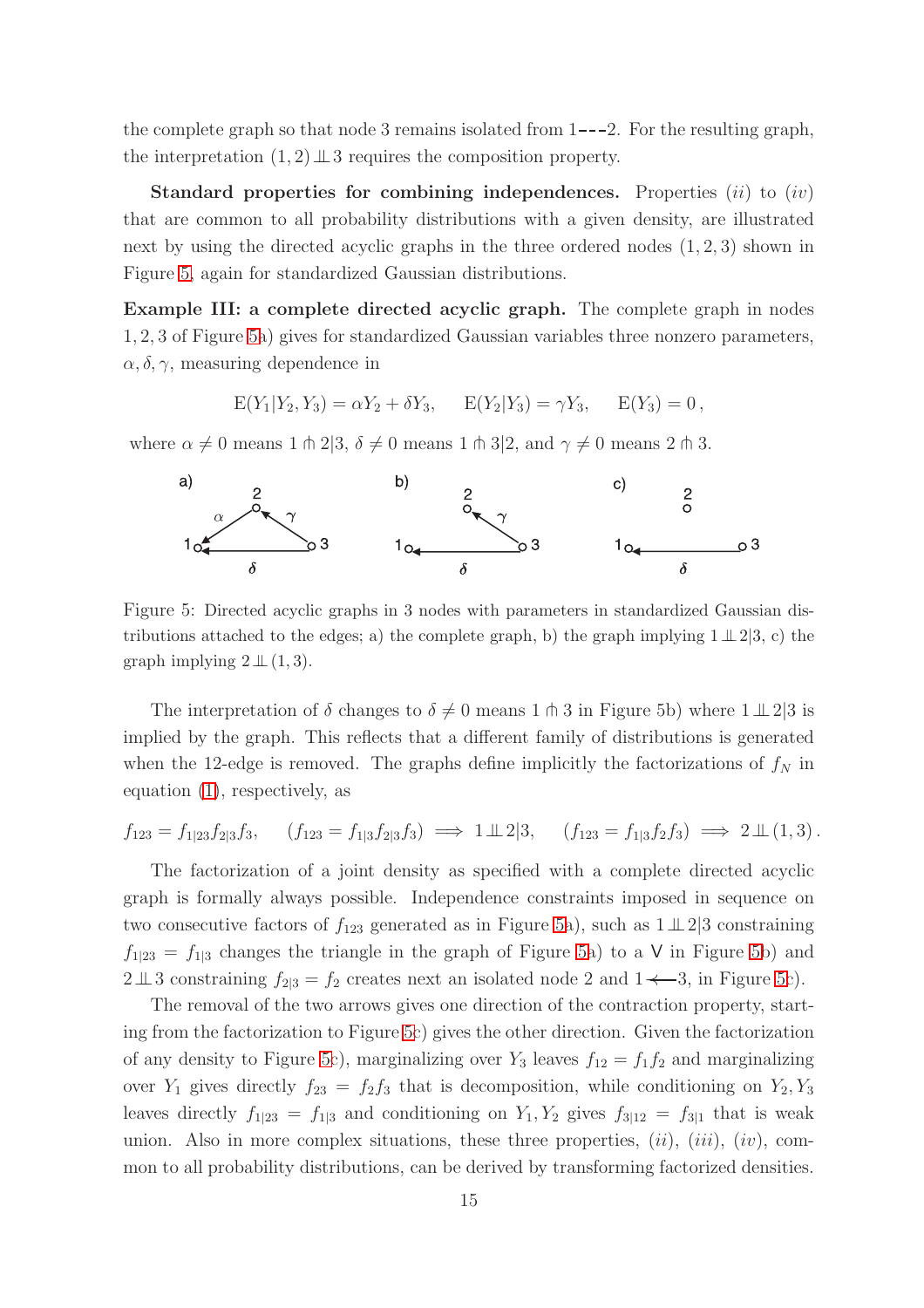### 4 Violating properties of traceable regressions.

Some small discrete families of distribution are given that are not traceable regressions. These may be extended and many similar families may be constructed.

Violation of singleton transitivity. As mentioned before, singleton transitivity is satisfied in all regular Gaussian distributions and in all binary distributions. But the following discrete family of distributions for a  $2 \times 2 \times 3$  contingency table violates singleton transitivity. It is adapted from Birch (1963), equation (5.4). We write  $\pi_{ijk}$ for the joint probabilities of variables  $A, B, C$  at levels  $i, j, k$  and e.g.  $\pi_{+jk} = \sum_i \pi_{ijk}$ . Conditional probabilities e.g. for A given  $B, C$  are  $\pi_{i|jk} = \pi_{ijk}/\pi_{+jk}$ .

| $4\pi_{ijk}(1+\alpha+\alpha^2), \alpha>1$ |            |                 |                 |          |  |       |                 |
|-------------------------------------------|------------|-----------------|-----------------|----------|--|-------|-----------------|
|                                           | $C: k=1$   |                 | $k=2$           |          |  | $k=3$ |                 |
| $A/B$ :                                   |            | $j = 1$ $j = 2$ | $j = 1$ $j = 2$ |          |  |       | $j = 1$ $j = 2$ |
| $i=1$                                     | $\alpha^2$ |                 | $\alpha$        |          |  |       |                 |
| $i=2$                                     | $\alpha$   |                 |                 | $\alpha$ |  |       |                 |
| odds-ratio                                |            |                 |                 |          |  |       |                 |

Table 1: A family of distributions that violates singleton transitivity

Here, the conditional odds ratios being 1 imply that  $A \perp\!\!\!\perp B/C$  and the marginal probabilities of A, C and of B, C show that A  $\Uparrow$  C and B  $\Uparrow$  C. Nevertheless, also  $A \perp\!\!\!\perp B$  since

$$
\sum_{k} \pi_{i+k} \pi_{+jk} / \pi_{++k} = \pi_{i++} \pi_{+j+},
$$

a very special constellation discussed first by Darroch (1962) and generalized by Wermuth and Cox (2004), section 7, to general types of distributions that are also not dependence inducing. Though one can construct families of distributions with such peculiar parametric constraints, it is difficult to imagine that they could capture a structure of interest in any substantive context when studying sequences of regressions.

In a generating process of  $f_N$ , singleton transitivity can be achieved when the individual regressions are permitted to vary independently of the other response components and of their common past. This is reached, in particular, when the family to a complete graph has a rich enough parametrisation and only the independence constraints of Definition 1 are imposed on  $G_{\text{reg}}^N$ .

Violation of the intersection property. The intersection property is always satisfied by positive distributions and in all in regular Gaussian distributions, even though the known necessary and sufficient conditions are less restrictive; see San Martin, Mouchart and Rolin (2005). The following discrete family of distributions for a  $2 \times 2 \times 3$ contingency table violates the intersection property. This happens whenever a pair of variables shares some common information. For three binary variables, violation of the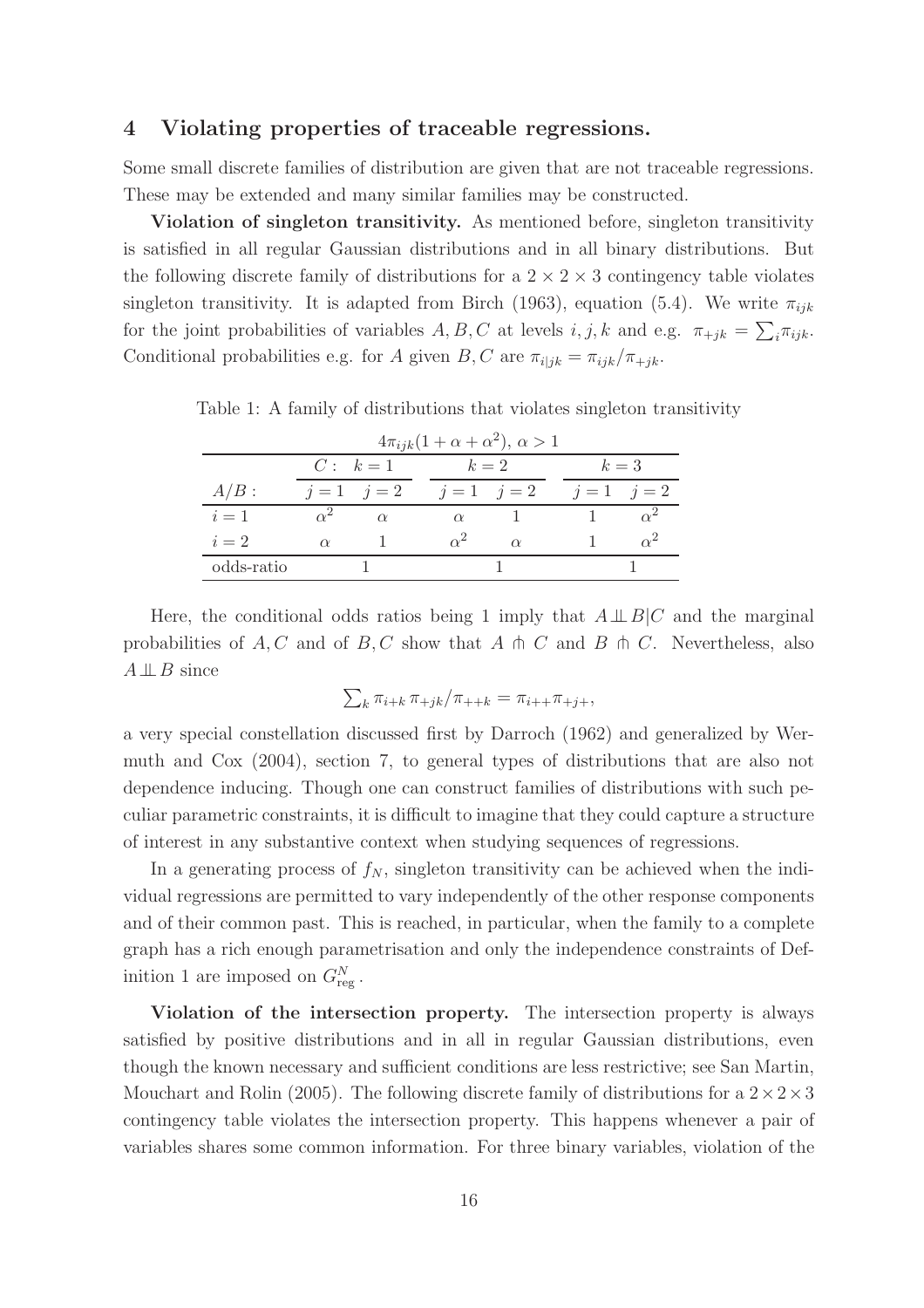intersection property coincides with the degenerate case of two variables being identical.

| $3\pi_{ijk}, 0 < \alpha \neq \beta < 1, 2\alpha + \beta < 1$ |  |  |                                                     |                            |  |  |  |
|--------------------------------------------------------------|--|--|-----------------------------------------------------|----------------------------|--|--|--|
|                                                              |  |  |                                                     | $C: k = 1$ $k = 2$ $k = 3$ |  |  |  |
|                                                              |  |  | $A/B: j=1 j=2 j=1 j=1 j=2 j=1 j=2$                  |                            |  |  |  |
|                                                              |  |  | $i=1$ $\alpha$ 0 $\alpha$ 0 0 $\beta$               |                            |  |  |  |
|                                                              |  |  | $i = 2$ $1 - \alpha$ 0 $1 - \alpha$ 0 0 $1 - \beta$ |                            |  |  |  |

Table 2: A family of distributions that violates the intersection property

In the family shown in Table 2,  $A \perp \!\!\!\perp B/C$  and  $A \perp \!\!\!\perp C/B$ , since

$$
\pi_{i|jk} = \pi_{i|k}
$$
 and 
$$
\pi_{i|jk} = \pi_{i|j}
$$

but A  $\Uparrow BC$ . More precisely, A  $\Uparrow B$  since  $\pi_{i|j} \neq \pi_i$  and A  $\Uparrow C$  since  $\pi_{i|k} \neq \pi_i$ . The marginal joint distribution of  $B, C$  shows the type of common information shared by variables B and C. Variable B taking on level 1 coincides with C taking on value 1 or 2 and B being at level 2 coincides with C being at level 3.

Thus, when the joint distribution of  $B, C$  had been generated by first knowing the distribution of variable  $C$  and then generating the conditional distribution of  $B$  given  $C$ , the levels of variable  $B$  are not permitted to vary freely and thereby lead to the violation of the intersection property.

Violation of the composition property. The composition property is always satisfied in regular Gaussian distributions and in multivariate symmetric binary distributions generated over directed acyclic graphs; see Wermuth, Marchetti and Cox (2009). On the other hand, it is always violated when pairwise independences do not imply mutual independence.

The following binary family of distributions for a  $2 \times 2 \times 2$  contingency table also violates the composition property. In this family, there is a log-linear three-factor interaction since the conditional odd-ratios for A, B differ at the two levels of C.

| $8\pi_{ijk}, 0 < 2\alpha < 1$ |             |                                            |       |                 |  |  |  |
|-------------------------------|-------------|--------------------------------------------|-------|-----------------|--|--|--|
|                               |             | $C: k=1$                                   | $k=2$ |                 |  |  |  |
| $A/B$ :                       | $j=1$       | $j=2$                                      |       | $j = 1$ $j = 2$ |  |  |  |
| $i=1$                         | $1+2\alpha$ | $1-2\alpha$                                |       |                 |  |  |  |
| $i=2$                         | $1-2\alpha$ | $1+2\alpha$                                |       |                 |  |  |  |
|                               |             | odds-ratio $\{(1+2\alpha)/(1-2\alpha)\}^2$ |       |                 |  |  |  |

Table 3: A family of distributions that violates the composition property

More precisely, at level 2 of  $C$ , the variables  $A, B$  are independent while the dependence of this pair is strong at level 1 of C whenever  $\alpha$  is large. At the same time, the marginal AC and BC tables reveal that  $A \perp\!\!\!\perp C$  and  $B \perp\!\!\!\perp C$ .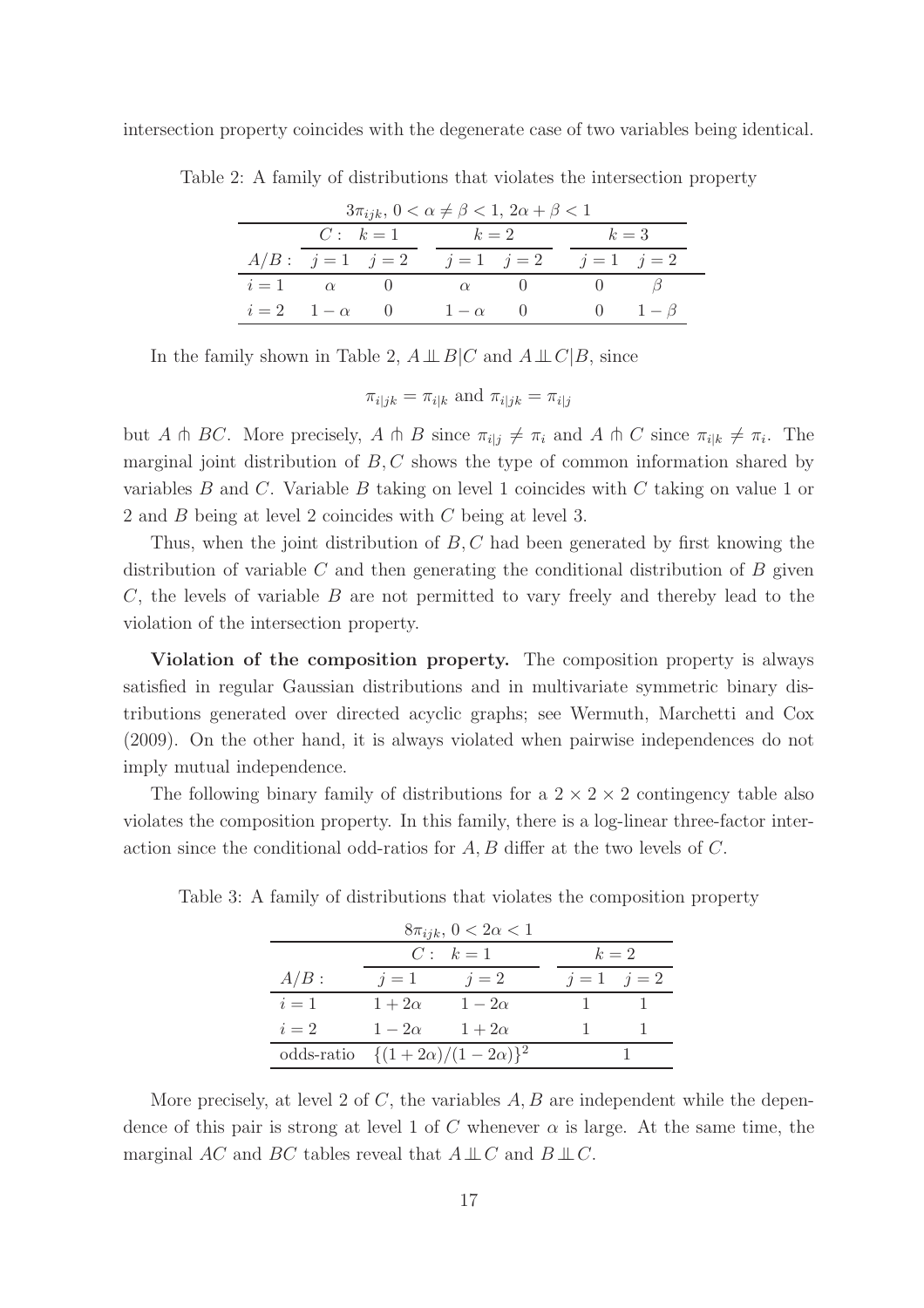Thus, when regressing the two components of a joint response AB separately on C, one sees no separate effects, but the conditional dependence of A on B changes with the levels of  $C$ . This type of structure could in particular not be generated by a single unobserved common explanatory variable or if all sets of variable with higher-order effects also have main effects in the regressions, that is lowest order interactions.

With a pragmatic strategy for model selection in which one checks for higher order interactions only when there are also main effects, one may overlook such structures that could be of substantlve interest. For sequences of discrete joint responses, the violation will be detected when using the parametrization suggested by Marchetti and Lupparelli (2011). In general, the graphical checks for nonlinearities and interactions, as proposed by Cox and Wermuth (1994), provide some protection, but only for effects that are detectable also in marginal trivariate distributions.

### 5 Transforming regression graphs

The transformations of regression graphs to be introduced, are based on binary matrix representations of  $G_{\text{reg}}^N$ . Our notation for these edge matrices mimics the one for parameter matrices in Gaussian sequences of regressions generated over the graph. There are one-to-one correspondences between a zero in an edge matrix, a vanishing parameter in the regular Gaussian family of distributions and a conditional independence statement.

**Linear sequences of regressions.** For a mean-centered vector variable  $Y_N$  with a regular Gaussian distribution generated over  $G_{reg}^N$  with a split  $N = (u, v)$ , the matrix of equation parameters, denoted by  $H_{NN}$ , is upper block-triangular and

$$
H_{NN}Y_N = \eta_N
$$
 with  $W_{NN} = \text{cov}(\eta_N)$  block-diagonal in the sizes of  $g_j$ ,

where the submatrix of  $H_{uu}$  in rows  $g_j$  and columns  $g_{>j}$  is  $-\Pi_{g_j | g_{>j}}$ , the negative of the population least-squares coefficient matrix obtained when regressing  $Y_{g_j}$  on  $Y_{>g_j}$ . The square diagonal submatrices in the sizes of  $g_j$  are identity matrices. The submatrix  $H_{vv}$ is the marginal concentration matrix of  $Y_v$ , denoted by  $\Sigma^{vv.u}$ . This implies  $W_{vv} = \Sigma^{vv.u}$ . The square submatrices of  $W_{uu}$  are  $\Sigma_{g_i g_j | g_{>i}}$ , the conditional covariance matrices of  $Y_{g_i}$ given  $Y_{>g_j}$ . For just two connected components a, b the parameter matrices are

$$
H_{NN} = \begin{pmatrix} I_{aa} & -\Pi_{a|b.v} & -\Pi_{a|v.b} \\ 0_{ba} & I_{bb} & -\Pi_{b|v} \\ 0_{va} & 0_{vb} & \Sigma^{vv.ab} \end{pmatrix} \qquad W_{NN} = \begin{pmatrix} \Sigma_{aa|bv} & 0_{ab} & 0_{av} \\ 0_{ba} & \Sigma_{bb|v} & 0_{bv} \\ 0_{va} & 0_{vb} & \Sigma^{vv.ab} \end{pmatrix},
$$

where we use a Yule-Cochran notation for  $\Pi_{a|bv}$ , the regression coefficient matrix of  $Y_a$ regressed on  $Y_b, Y_u$ , for instance  $0_{ba}$  denotes a matrix of zeros, and  $I_{bb}$  an identity matrix.

For any split of  $N = (a, b)$ , to obtain  $f_{a|b}f_b$  we let  $c = a \cap u$ ,  $d = b \cap u$ , and get

$$
K_{NN} = \begin{pmatrix} H_{aa}^{-1} & -H_{aa}^{-1} H_{ab} \\ H_{ba} H_{aa}^{-1} & H_{bb} - H_{ba} H_{aa}^{-1} H_{ab} \end{pmatrix} \qquad Q_{uu} = \begin{pmatrix} W_{cc} - W_{cd} W_{dd}^{-1} W_{dc} & W_{dd}^{-1} W_{dc} \\ -W_{dd}^{-1} W_{dc} & W_{dd}^{-1} \end{pmatrix},
$$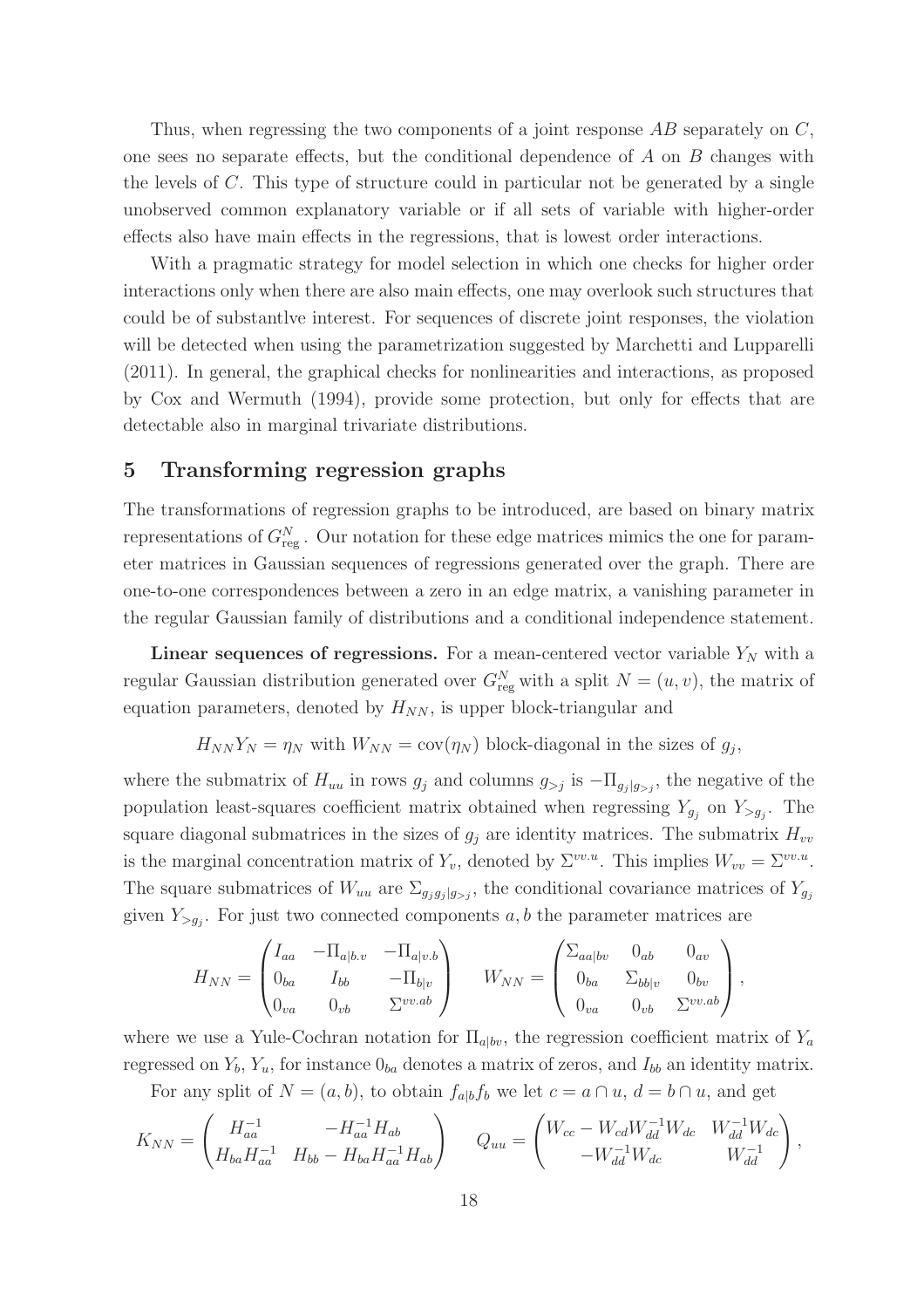by partial inversion of  $H_{NN}$  with respect to a and by partial inversion of  $W_{uu}$  with respect to b; see for instance Marchetti and Wermuth (2009), Appendix 1.

Lemma 5. Orthogonalised linear equations. (Wermuth and Cox (2004), Thm 1.) The Gaussian density  $f_N = f_{u|v} f_v$  generated over  $G_{reg}^N$  is for any split  $N = (a, b)$  trans*formed into*  $f_N = f_{a|b}f_b$  *with*  $E(Y_a|Y_b) = \prod_{a|b}$ ,  $cov(Y_a|Y_b) = \sum_{aa|b}$ ,  $con(Y_b) = \sum_{b|b}$ *as*

<span id="page-18-2"></span>
$$
\Pi_{a|b} = \ln[K_{ab} + K_{aa}Q_{ab}K_{bb}],\tag{3}
$$

<span id="page-18-3"></span>
$$
\Sigma_{aa|b} = \text{In}[K_{aa}Q_{aa}\mathcal{K}_{aa}^{\text{T}}], \qquad \Sigma^{bb.a} = \text{In}[H_{bb}^{\text{T}}Q_{bb}H_{bb}]. \tag{4}
$$

The edge matrices of regression graphs. Edge matrices are binary matrix representations of graphs. They are symmetric for undirected graphs, upper block-triangular for arrows in a generating  $G_{\text{reg}}^N$  and upper-triangular for directed acyclic graphs. The essential change compared to the more traditionally used adjacency matrices is that ones are added along the diagonal of each square matrix. This has the effect that sums of matrix products are well-defined and can represent the closing of special types of path in graphs; such as in equations [\(8\)](#page-20-0) and [\(9\)](#page-20-1) below.

Regression graphs have three types of edge sets,  $E_{\leftarrow}$ ,  $E_{\leftarrow}$ , and  $E_{\leftarrow}$ . The edge matrix components of  $G_{reg}^N$  are a  $d_N \times d_N$  upper block-triangular matrix  $\mathcal{H}_{NN} = (\mathcal{H}_{ik})$ such that

<span id="page-18-0"></span>
$$
\mathcal{H}_{ik} = \begin{cases} 1 & \text{if and only if } i \leftarrow k \text{ or } i \text{ or } i = k, \\ 0 & \text{otherwise,} \end{cases} \tag{5}
$$

and a  $d_u \times d_u$  symmetric matrix  $\mathcal{W}_{uu} = (\mathcal{W}_{ik})$  such that

<span id="page-18-1"></span>
$$
\mathcal{W}_{ik} = \begin{cases} 1 & \text{if and only if } i \text{---}k \text{ in } G_{\text{reg}}^N \text{ or } i = k, \\ 0 & \text{otherwise,} \end{cases} \tag{6}
$$

where, E<sub>-c</sub> corresponds to  $\mathcal{W}_{uu}$ , E<sub>c</sub> to  $\mathcal{H}_{vv}$ , and E<sub> $\leftarrow$ </sub> to  $\mathcal{H}_{uN}$ .

Every regression graph  $G_{\text{reg}}^N$  can be represented by its edge matrices given in equa-tions [\(5\)](#page-18-0) and [\(6\)](#page-18-1). Every dependence base  $G_{reg}^N$  defines in particular a corresponding family of Gaussian regressions in which each edge present can be identified by a single non-vanishing parameter, an off-diagonal element of  $H_{NN}$  or  $W_{u,u}$ .

Partial closure of paths. Partial closure, introduced by Wermuth, Wiedenbeck and Cox (2006), is a matrix operator, denoted by  $zer_{a}(\cdot)$  which acts on row and collums a of a binary matrix. It is applied to edge matrix representations of a starting graph in node set N to give the edge matrix representations of a new graph in which there is an additional ik-edge for a pair  $i, k$  that is in the starting graph uncoupled but connected by a specific type of edge-inducing a-line path.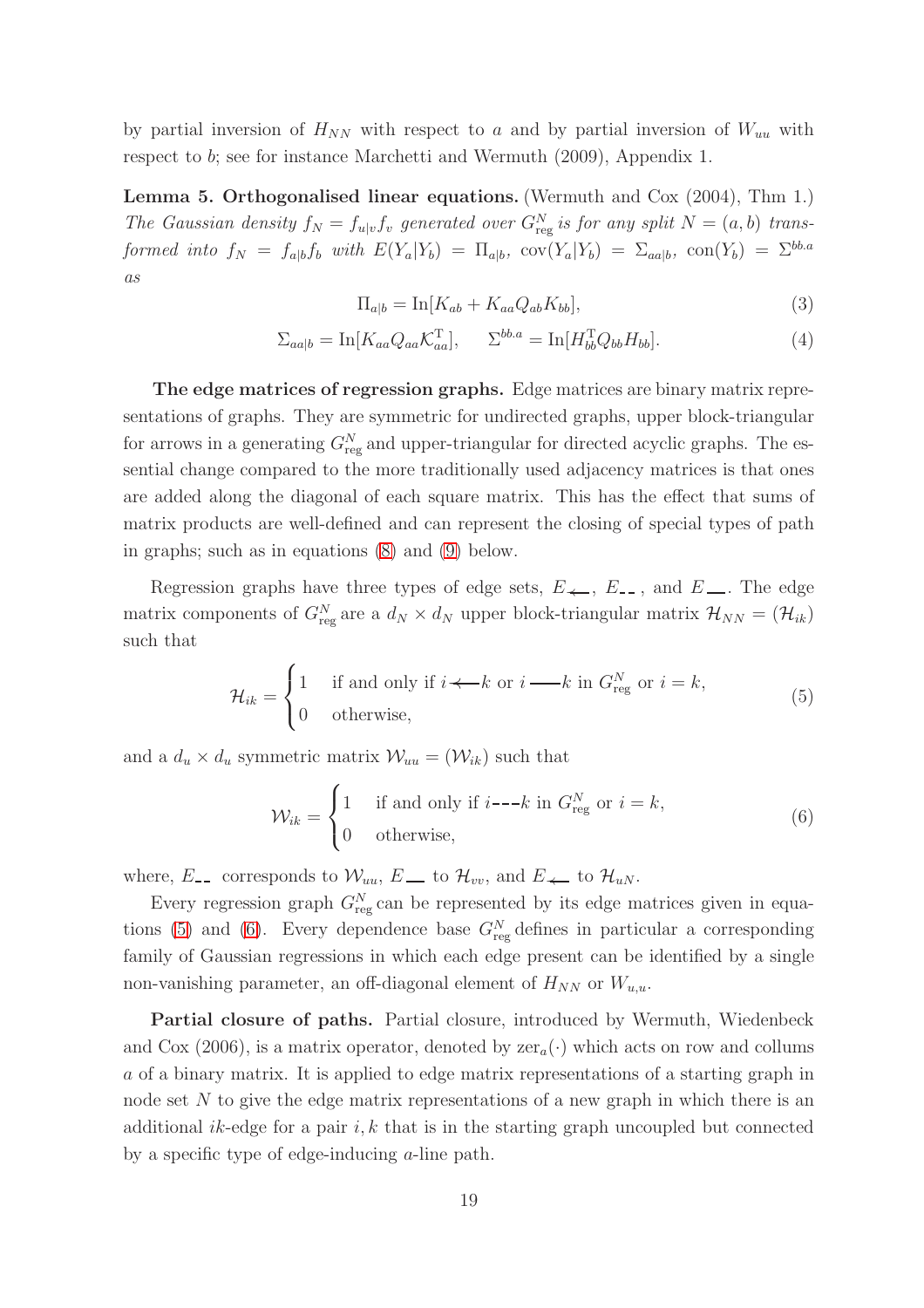With partial closure, the set of nodes, node labels, and edges present in the starting graph, are preserved in the transformed graph so that the mappings are graph homomorphisms; for this notion see Hell and Ne $\check{\text{setril}}$  (2004), for corresponding reparametrizations of exponential families see Wiedenbeck and Wermuth (2010).

Lemma 6. Basic properties of partial closure. (Wermuth, Wiedenbeck and Cox, (2006)). *Partial closure is* (i) *commutative,* (ii) *cannot be undone and* (iii) *is exchangeable with selecting a submatrix.*

By property  $(i)$ , it is enough, for some purposes, to show how the operator acts on a single node. By property  $(ii)$ , independences can be removed but never reintroduced so that these transformations satisfy set transitivity. Property  $(iii)$  justifies node and edge reductions since closing edge-inducing a-line paths in a large graph and then selecting a square submatrix for a subset containing  $a$ , gives the same result as selecting the square submatrix first and then closing the *a*-line paths.

Because of property (*i*), one can always permute the matrix F into  $\tilde{\mathcal{F}}$  and start partial closure with node i corresponding to position (1,1) of  $\tilde{\mathcal{F}}$ . Then for  $b = N \setminus \{i\}$ ,

$$
zer_i \tilde{\mathcal{F}} = \text{In}[\begin{pmatrix} 1 & \mathcal{F}_{ib} \\ \mathcal{F}_{bi} & \mathcal{F}_{bb} + \mathcal{F}_{bi} \mathcal{F}_{ib} \end{pmatrix}], \tag{7}
$$

which says that particular  $\vee$ s in the graph are closed which have node i as inner node. In the three small examples of Figure 6, an edge for node pair 1, 3 is induced with  $i = 2$ .



Figure 6: Dependence base, 3-node graphs: a  $V$  in a a) directed acyclic, b) covariance, c) concentration graph; an active path  $(1,2,3)$  induces in a)  $1 \oplus 3$ , in b)  $1 \oplus 3|2$ , and in c)  $1 \oplus 3$ 

Applying  $zer_i$  to the edge matrix of a directed acyclic graph, covariance graph or concentration graph mimics, respectively, the recursion relation for regression coefficients, covariances and concentrations; discussed for instance in Wermuth and Cox (1998).

By letting the edge induced by the three  $V$  's in Figure 6, 'remember the type of edge at the path endpoints', the induced edges become, respectively,

a) 
$$
1 \leftarrow 3
$$
, b)  $1 \leftarrow -3$ , c)  $1 \leftarrow -3$ .

The transformation  $zer_{a}(\mathcal{F})$  means that all Vs along a-line paths represented by the edge matrix  $\mathcal F$  are closed by an edge. The basic property *(i)* implies that the nodes in a may be chosen for this in any order. This requires in particular that the inner nodes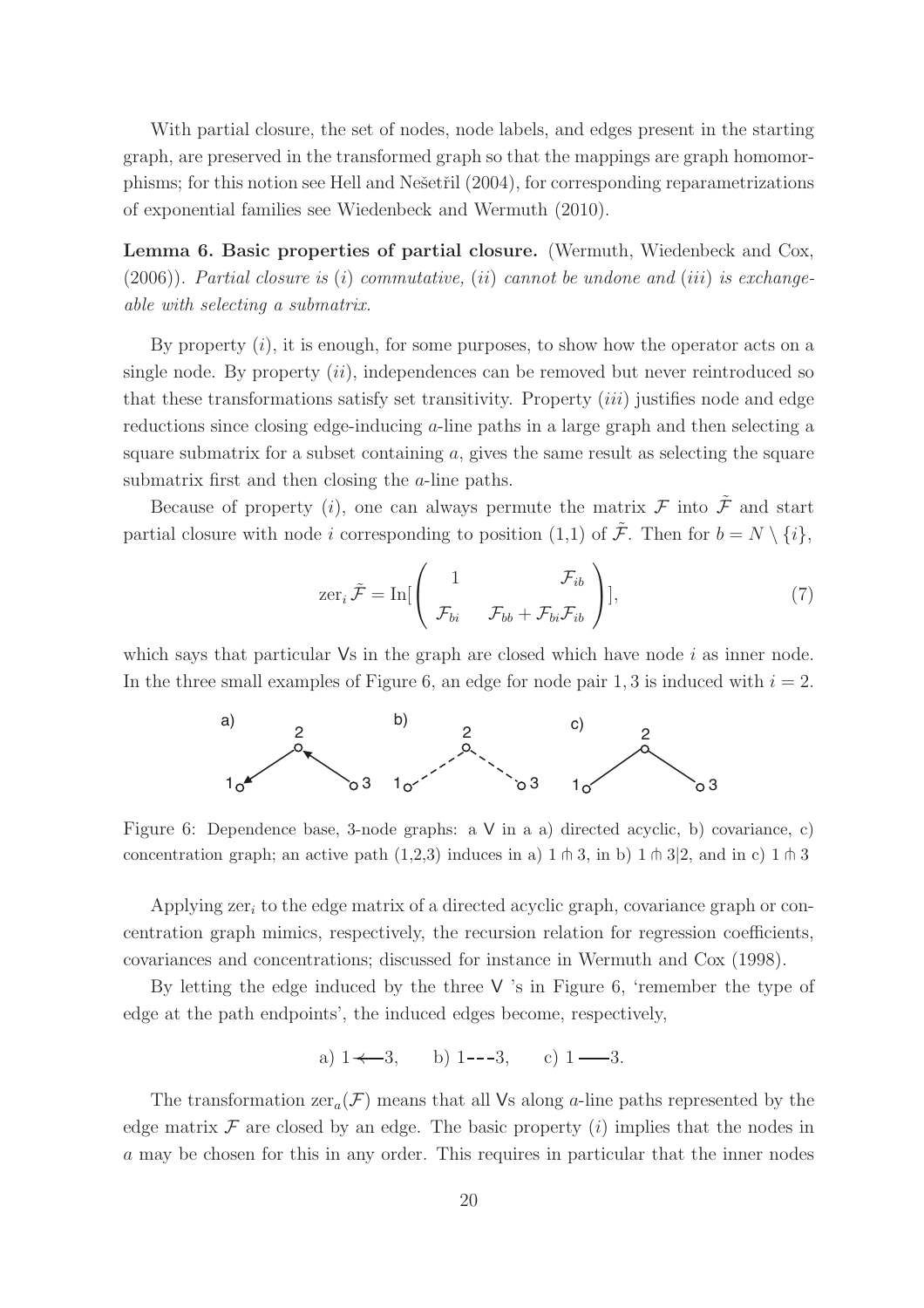of the paths of  $\mathcal F$  are of the same type, either all are collision nodes to form **collision** paths, or are all transmitting nodes.

Lemma 7. Partial closure applied to  $G_{\text{reg}}^N$  *. The transformation*  $\mathcal{K}_{NN} = \text{zer}_a(\mathcal{H}_{NN})$ *closes each a-line anterior path and*  $\mathcal{Q}_{uu} = \text{zer}_b(\mathcal{W}_{uu})$  *each dashed, b-line collision path.* 

*Proof.* Each anterior path in  $G_{reg}^N$  and no other type of path is represented by  $\mathcal{H}_{NN}$  and each dashed-line path in  $G_{reg}^N$  and no other type of path is represented by  $\mathcal{W}_{uu}$ . By Proposition 1, a V along the former is edge-inducing by marginalizing over its inner node and of the latter by conditioning on its inner node. Remembering the type of edge at the endpoints of each V on an a-line path of  $\mathcal{H}_{NN}$  leads to the same induced edge for the endpoints of the path irrespective of the order in choosing single nodes of a.  $\Box$ 

Closing active paths in regression graphs. For directed acyclic graphs, it is known that the path criterion on the starting graph for separation of  $\alpha$  from  $\beta$  given c can be reduced to an edge criterion after transforming first the generating graph in terms of partial closure and closing next the remaining paths that are relevant for deciding whether  $\alpha \perp \beta | c$  is implied; see Marchetti and Wermuth (2009). This approach is now extended to regression graphs and to dependences in traceable regressions. For this, we take the partitioning  $N = \{\alpha, \beta, c, m\}$  of the node set of  $G_{reg}^N$ ,  $a = \alpha \cup m$ ,  $b = \beta \cup c$ , and

$$
\mathcal{K}_{NN} = \text{zer}_{a} \mathcal{H}_{NN}, \quad \mathcal{Q}_{uu} = \text{zer}_{b} \mathcal{W}_{uu}, \quad \mathcal{Q}_{uv} = 0, \quad \mathcal{Q}_{vv} = \mathcal{K}_{vv}.
$$

Proposition 2. Induced edge matrices for  $f_{a|b}f_{b}$ . Sequences of regressions with *graph*  $G_{reg}^N$  *in node set*  $N = (u, v)$  *and generating edge matrices*  $H_{NN}$  *and*  $W_{uu}$  *imply for*  $f_{a|b}f_b$ , with the induced regression graph  $G_{\text{reg}}^{N-a|b}$  for  $Y_a$  regressed on  $Y_b$ , as edge matrices

<span id="page-20-0"></span>
$$
\mathcal{P}_{a|b} = \text{In}[\mathcal{K}_{ab} + \mathcal{K}_{aa} \mathcal{Q}_{ab} \mathcal{K}_{bb}],
$$
\n(8)

<span id="page-20-1"></span>
$$
S_{aa|b} = \ln[\mathcal{K}_{aa}\mathcal{Q}_{aa}\mathcal{K}_{aa}^{\mathrm{T}}], \quad S^{bb.a} = \ln[\mathcal{H}_{bb}^{\mathrm{T}}\mathcal{Q}_{bb}\mathcal{H}_{bb}]. \tag{9}
$$

*Proof.* Partial closure mimics transformations of partial inversion such that all elements of the induced matrices are non-negative. The zero entries in equations [\(3\)](#page-18-2), [\(4\)](#page-18-3) coincide with those in [\(8\)](#page-20-0), [\(9\)](#page-20-1), nonzero entries in the former correspond to ones in the latter; see Lemma 3 of Marchetti and Wermuth (2009) for more detail.  $\Box$ 

Of the active paths, defined for Lemma 2 and needed to decide for uncoupled pairs i, k of  $G_{reg}^N$  whether they are coupled in  $G_{reg}^{N-a|b}$ , some remain uncoupled after applying  $zer_{a}H_{NN}$  and  $zer_{b}W_{uu}$  but get closed with the non-negative sums of edge matrix products in [\(8\)](#page-20-0), [\(9\)](#page-20-1). Thus, as with partial closure, no edges get ever removed with the latter types of graph transformations so that set transitivity is used implicitly.

For the  $N = (a, b)$  as for Proposition 2, let  $o_a$  denote nodes in a and  $o_b$  nodes in b.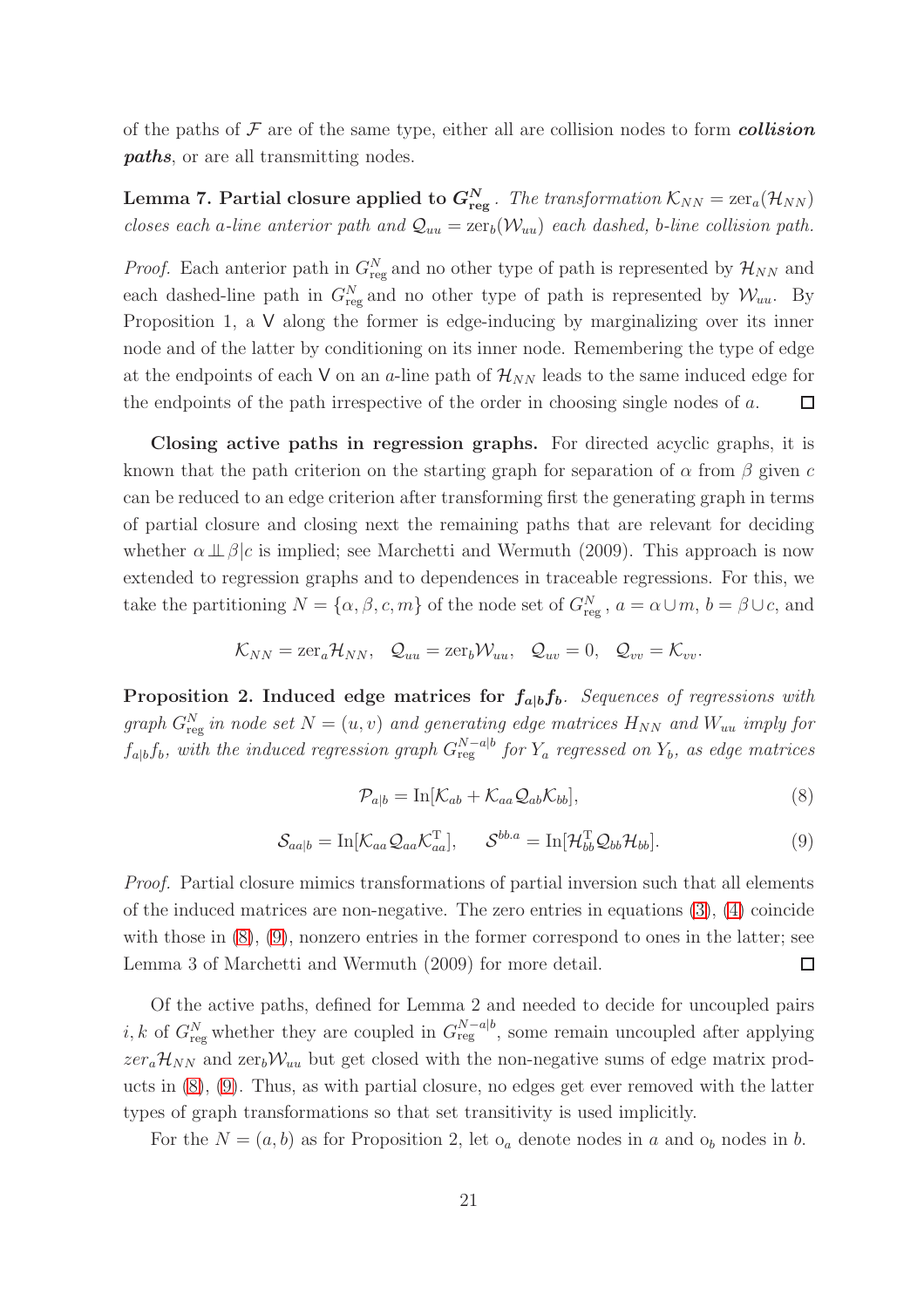**Corollary 1.** For i, k the endpoints of paths that are edge-inducing for  $G_{\text{reg}}^{N-a|b}$ , there are three types of ik-path uncoupled in the graph having edge matrices  $\mathcal{K}_{NN}$  and  $\mathcal{Q}_{uu}$ ,

 $i \leftarrow o_a \cdots o_b \leftarrow k, \quad i \leftarrow o_a \cdots o_a \rightarrow k, \quad i \rightarrow o_b \cdots o_b \leftarrow k,$ 

which are closed with the induced edge matrices  $\mathcal{P}_{a|b}$ ,  $\mathcal{S}_{aa|b}$ ,  $\mathcal{S}^{bb}$ , respectively, in [\(8\)](#page-20-0), [\(9\)](#page-20-1).

After remembering the types of edge at the path endpoints, we have with  $\mathcal{P}_{a|b}$  an induced bipartite graph of arrows pointing from b to a, with  $S_{aa|b}$  an induced covariance graph, and with  $\mathcal{S}^{bb.a}$  an induced concentration graph.

Lemma 8. Edge matrices induced by  $G_{reg}^N$  for  $f_{\alpha\beta|c}$ . *The subgraph induced by nodes*  $\alpha \cup \beta$  *in*  $G_{\text{reg}}^{N-a|b}$  captures the independence implications of  $G_{\text{reg}}^{N}$  for  $f_{\alpha|\beta c}f_{\beta|c}$ .

*Proof.* By the interpretation of the edge matrix components  $\mathcal{P}_{a|b}$ ,  $\mathcal{S}_{aa|b}$ ,  $\mathcal{S}^{bb.a}$ , no edges are induced by taking

$$
\mathcal{P}_{\alpha|\beta.c}=[\mathcal{P}_{a|b}]_{\alpha,\beta},\hspace{0.5cm}\mathcal{S}_{\alpha\alpha|b}=[\mathcal{S}_{aa|b}]_{\alpha,\alpha},\hspace{0.5cm}\mathcal{S}_{\beta\beta.a}=[\mathcal{S}^{bb.a}]_{\beta\beta}.
$$

Jointly, these edge submatrices define the subgraph induced by  $\alpha \cup \beta$  in  $G_{\text{reg}}^{N-a|b}$ .  $\Box$ 

The induced graphs in node set  $\alpha \cup \beta$  and  $G_{reg}^{N-a|b}$  in node set N, are examples of independence-predicting graphs in contrast to independence-preserving graphs such as the ribbonless graphs of Sadeghi and Lauritzen (2012) and the different types of Markovequivalent graphs, such as summary graphs. With *independence-preserving graphs*, one can derive effects of additional marginalizing and conditioning in the starting graph while *independence-predicting graphs* can, in general, only be used to decide on edges present or missing in the induced graph.

Proposition 3. Edge criteria for implied independences and dependences. *A dependence base*  $G_{\text{reg}}^N$  *implies*  $\alpha \perp \beta$  |c *if*  $\mathcal{P}_{\alpha|\beta,c} = 0$  *and it implies*  $\alpha \pitchfork \beta$  |c *if*  $\mathcal{P}_{\alpha|\beta,c} \neq 0$ .

*Proof.* The statement results with Lemma 7, equation [\(8\)](#page-20-0) and Lemma 8.

Distributions satisfying all and only the independences captured by  $G^N_{\text{reg}}$  . A given distribution is said to be faithful to a graph if every of its independence constraints is captured by a given independence graph; see Spirtes, Glymour and Scheines (1993). For a distribution to be faithful to  $G_{\text{reg}}^{N}$ , it has to satisfy the properties needed for the graph transformations of Proposition 3, that is properties  $(i)$  to  $(vii)$ .

Corollary 2. Distributions that are faithful to  $G_{\text{reg}}^N$ . For a distributions with den $sity$   $f_N$  generated over a dependence base  $G_{\text{reg}}^N$ , the following statements are equivalent (*i*) the distribution is faithful to  $G_{\text{reg}}^N$ ,

(*ii*) *every independence and every dependence statement implied by*  $G_{\text{reg}}^N$  holds for  $f_N$ ,

(iii)  $f_N$  satisfies as additional properties: composition, intersection and set transitivity,

 $(iv)$   $f_N$  can be generated as a traceable regression without any path cancellations.

 $\Box$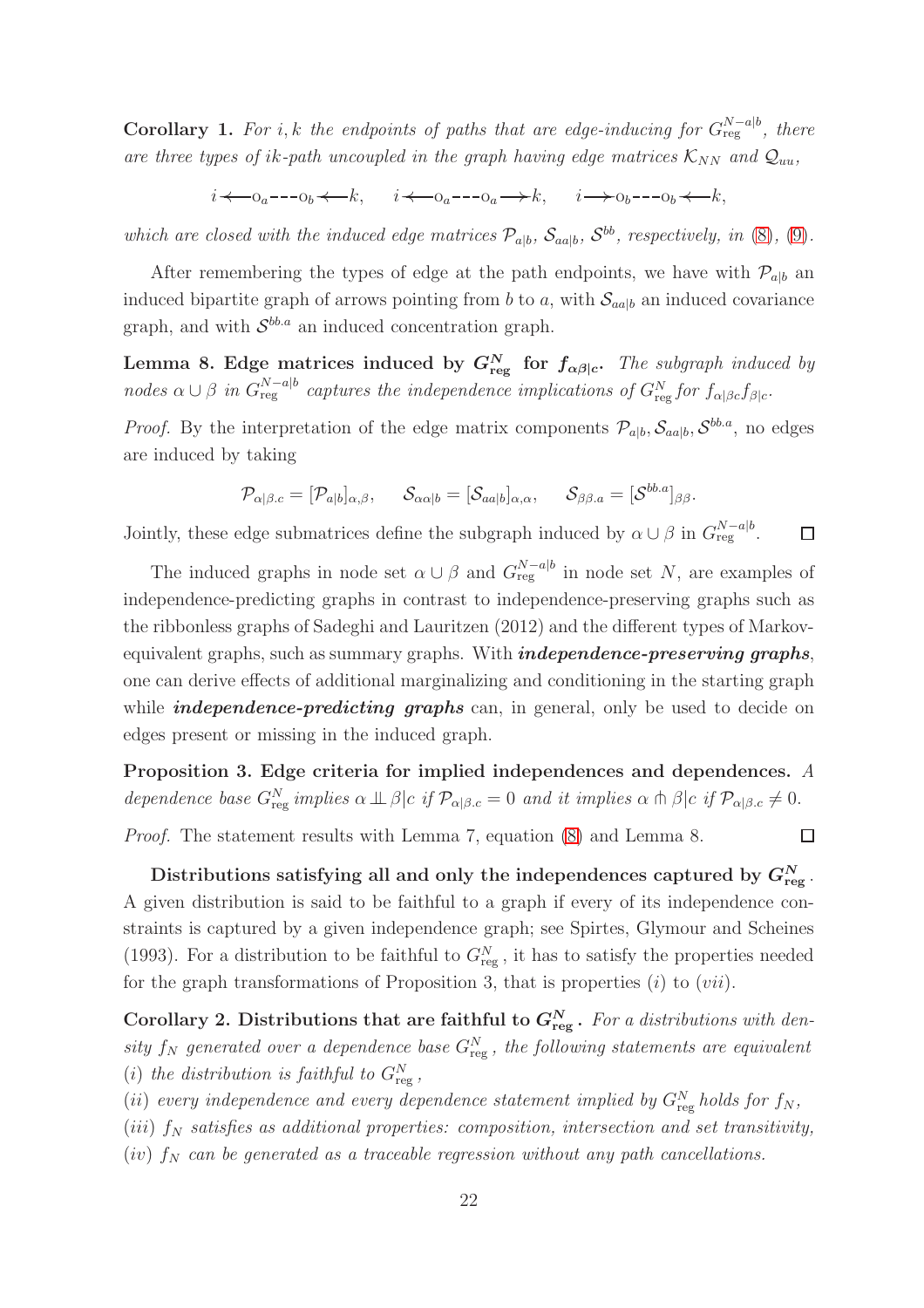Thus, faithfulness imposes in general an additional strong condition on traceable sequences of regressions. Exceptions are, for instance, directed acyclic graphs in which each response has only one parent. But the most common situation in observational and in interventional studies is to have two or more regressors influencing a response. Thus, for using regression graphs to interpret such structures or to plan future studies with a subset of the variables in a subpopulation, it is not sensible to assume that a given distribution is faithful to a regression graph. One needs to have traceable regressions though and should investigate reasons for path cancellations if they happen to occur.

### 6 Discussion

Sequences of regressions in joint responses permit to model changes in several response components occurring at the same time when there is an intervention. This contrasts with interventions in sequences of regressions in single responses and in other types of chain graph models.

We have identified properties of sequences of regressions in essentially arbitrary joint and single response variables and named them traceable regressions. A corresponding regression graph,  $G_{reg}^{N}$  is a dependence base of the joint distribution in addition to capturing the independences in the regressions. One knows now that the independence structure of such traceable regressions can differ from the implications derived in terms of its generating regression graph only when there are path cancellations.

The consequences derivable with a graph give changes in structure that result in families of distributions generated over the graph while one may not be able to generalize to this family from the structure that one can see for a distribution with one given set of parameters, for instance as estimated in a sample.

Sequences of traceable regressions and a regression graph  $G_{\text{reg}}^N$  have implications for a regression of  $Y_a$  on  $Y_b$  and dependences of  $Y_b$  alone when these are based on a reordered node set  $N = (a, b)$  that can be expressed with transformed edge matrix components of  $G_{\text{reg}}^N$ . When marginalizing over m in  $a = \alpha \cup m$  and conditioning on c in  $b = \beta \cup c$ , the specific implications of  $G_{reg}^N$  for the conditional densities  $f_{\alpha|\beta c}$  and  $f_{\beta|c}$  can now be derived with a subgraph induced by  $\alpha \cup \beta$  in this transformed graph. An edge matrix criterion instead of a path criterion gives the global Markov property of  $G_{\text{reg}}^N$  and detects, in addition, induced dependences when  $G_{reg}^N$  is a dependence base for  $f_N$ .

Many new questions have opened up. These include types of conditions on a given distribution under which it represents a traceable regression, conditions on independencepredicting graphs which assure that they are also independence-preserving, applications such as the special details needed to improve existing methods for meta-analyses, or computational aspects, such as conditions under which one type of several equivalent graph transformations becomes computationally much less intensive than others.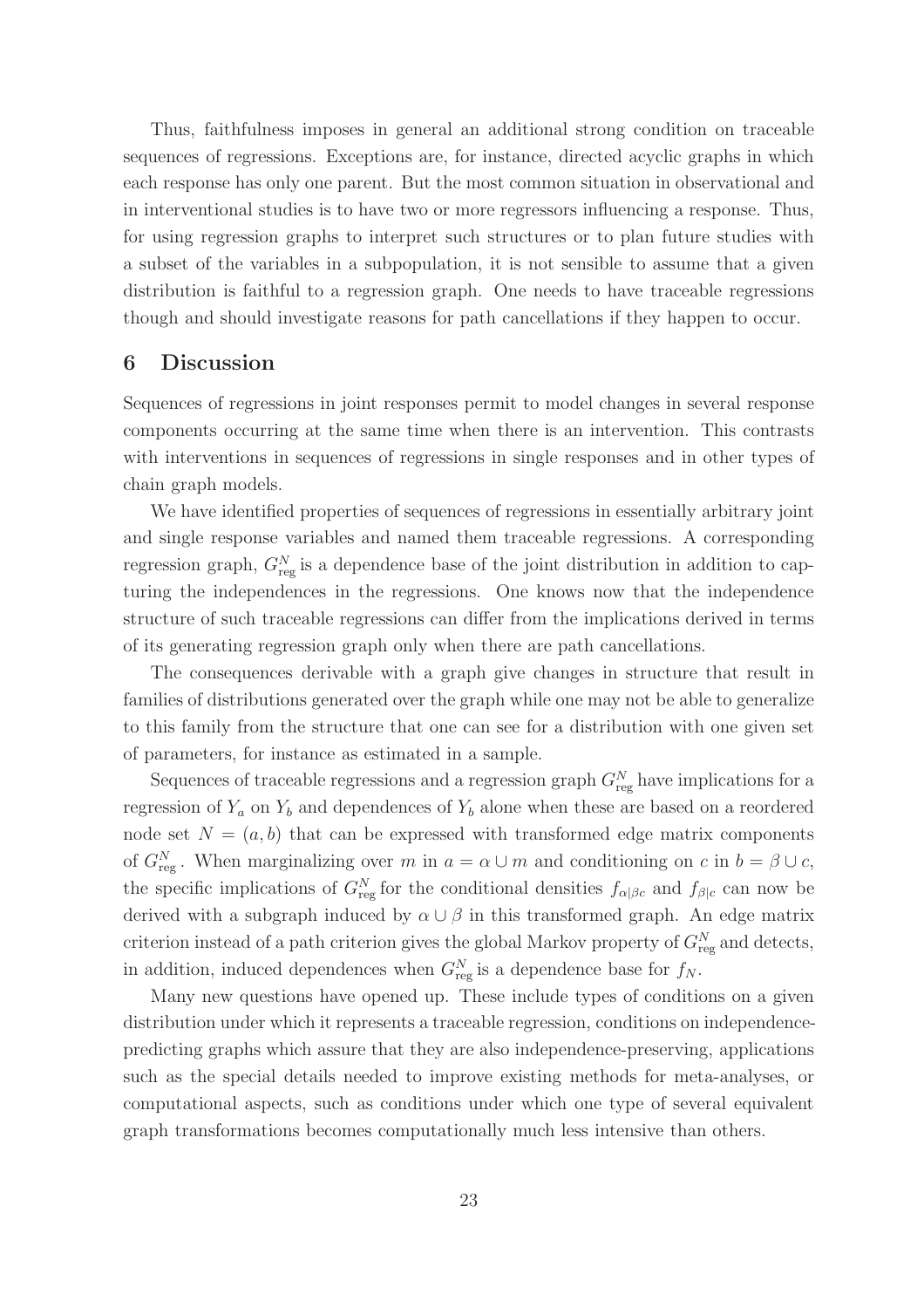Acknowledgement. The work reported in this paper was undertaken during the tenure of a Senior Visiting Scientist Award by the International Agency of Research on Cancer. I thank G. Byrnes, D.R. Cox, G.M. Marchetti, K. Sadeghi and the referees for their most constructive comments.

#### References.

- Birch, M.W. (1963). Maximum likelihood in three-way contingency tables. *J. Roy. Statist. Soc. B* 25, 220–233.
- Castillo, E., Gutiérrez, J. M., and Hadi, A. S. (1997). *Expert Systems and Probabilistic Network Models.* Springer, New York.
- Cox, D.R. and Wermuth, N. (1993). Linear dependencies represented by chain graphs (with discussion). *Statist. Science* 8, 204–218; 247–277.
- Cox, D.R. and Wermuth, N. (1994). Tests of linearity, multivariate normality and adequacy of linear scores. *J. Roy. Statist. Soc. C* 43, 347–355.
- Darroch, J.N. (1962). Interactions in multi-factor contingency tables. *J. Roy. Statist. Soc. B* 24, 251–263.
- Dawid, A.P. (1979). Conditional independence in statistical theory (with discussion). *J. Roy. Statist. Soc. B* 41, 1–31.
- Drton, M. (2009). Discrete chain graph models. *Bernoulli* 15, 736–753.
- Edwards, D., Lauritzen, S.L. (2001). The TM algorithm for maximising a conditional likelihood function. *Biometrika* 88, 961–972.
- Flesch, I. and Lucas, P. (2006). Markov equivalence in Bayesian networks. in: *A*dvances in probabilistic graphical models.— (eds. Lucas, P., Gámez, J. and Samerón, E.) Springer, Berlin, 3–38.
- Geiger, D., Verma, T.S. and Pearl, J. (1990). Identifying independence in Bayesian networks. *Networks* 20, 507–534.
- Hell, P. and Nešetřil, J. (2004). *Graphs and homomorphisms*. Oxford University Press, Oxford.
- Kappesser, J. (1997). *Bedeutung der Lokalisation für die Entwicklung und Behandlung chronischer Schmerzen.* Thesis, Department of Psychology, University of Mainz.
- Lauritzen, S. L. and Wermuth, N. (1989). Graphical models for association between variables, some of which are qualitative and some quantitative. *Ann. Statist.* 17, 31–57.
- Lněnička, R. and Matúš, F. (2007). On Gaussian conditional independence structures. *Kybernetika* 43, 323–342.
- Marchetti, G.M. and Lupparelli, M. (2011). Chain graph models of multivariate regression type for categorical data. *Bernoulli*, 17, 827–844.
- Marchetti, G.M. and Wermuth, N. (2009). Matrix representations and independencies in directed acyclic graphs. *Ann. Statist.* 47, 961–978.
- Pearl, J. (1988). *Probabilistic reasoning in intelligent systems.* Morgan Kaufmann, San Mateo.
- Robins, J. and Wasserman, L. (1997). Estimation of effects of sequential treatments by reparametrizing directed acyclic graphs. In: *Proc. 13th Ann. Conf., UAI* (eds. D. Geiger and O. Shenoy) Morgan and Kaufmann, San Mateo, 409–420.